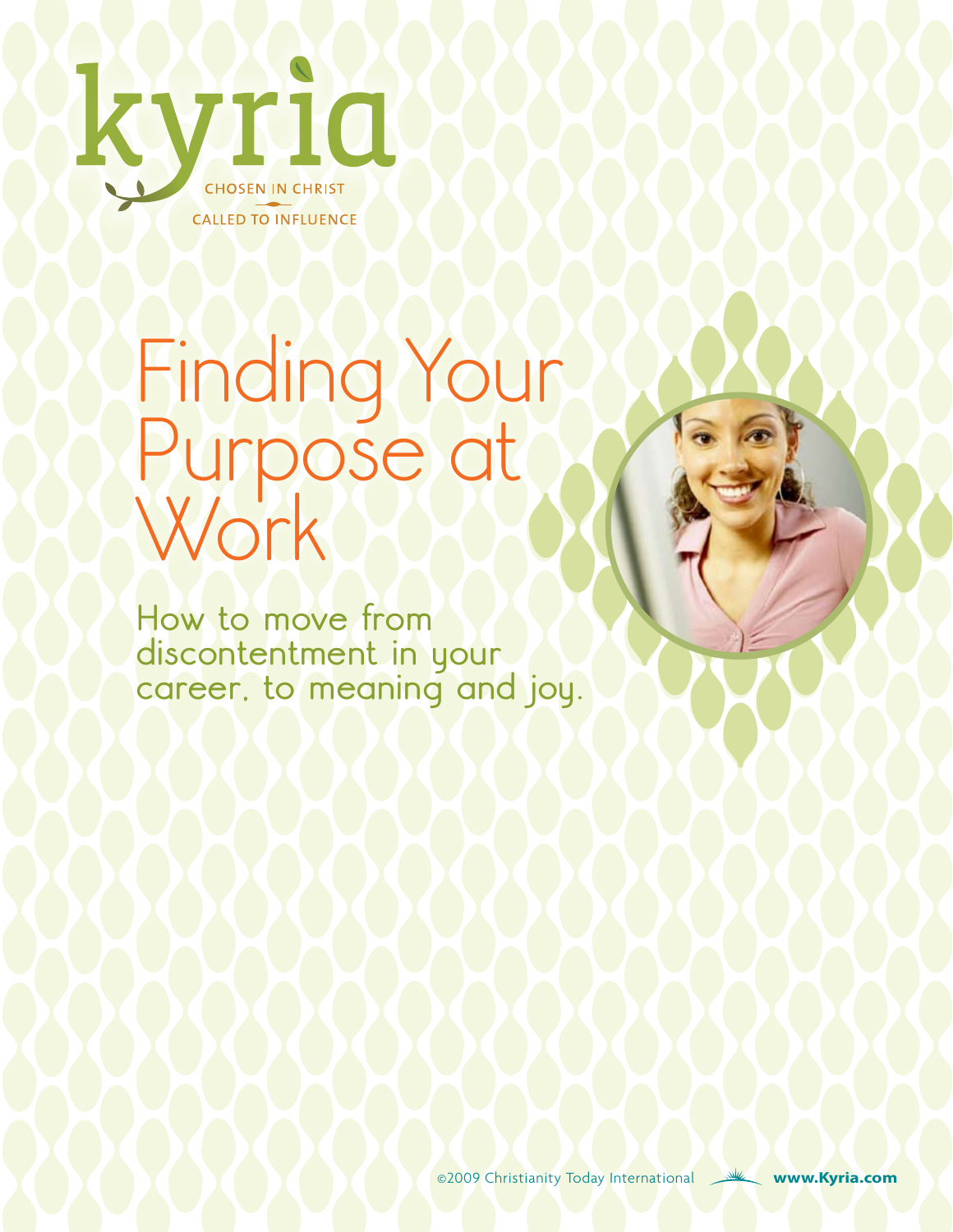# Finding Your Purpose at Work

**How to move from discontentment in your career, to meaning and joy.** 

**Click on an article you'd like to read:**

**3** [Introduction: Would you](#page-2-0)  [like a soda with your](#page-2-0)  SALVATION? [By Marian V. Liautaud](#page-2-0)

yria

### **6** [Leader's Guide](#page-5-0)

How to use "Finding Your Purpose at Work" for a group study.

### **7** [Becoming a Purpose-Filled](#page-6-0)  **WOMAN**

[Saddleback minister Katie](#page-6-0)  [Brazelton helps you understand](#page-6-0)  [your place in this world.](#page-6-0)  [By](#page-6-0) Shea Gregory

#### **14** [Go Ahead — Dream](#page-13-0)

[You'll be surprised at what](#page-13-0)  [God will do!](#page-13-0)  [By](#page-13-0) Stacey Padrick

#### **22** How [Do I Uncover My](#page-21-0)  SPIRITUAL GIFTS?

[3 ways to discern how](#page-21-0)  [God wired you.](#page-21-0)  [By](#page-21-0) Nancy Ortberg

#### **26 SOME DAYS I HATE THIS** [Job!](#page-25-0)

[Ways to cope with work](#page-25-0)[related frustrations](#page-25-0)  [By](#page-25-0) Holly Green

#### **29** [Gutsy Single Girls](#page-28-0)

[Meet 8 women who](#page-28-0)  [tackled their dreams all](#page-28-0)  [by themselves](#page-28-0)  By TCW readers

#### **33** [Working 9 to 5](#page-32-0)

[5 surprising ways you](#page-32-0)  [can survive—and thrive](#page-32-0)  [in your job.](#page-32-0)  By Verla Gillmor

#### **41**[Unemployed!](#page-40-0) What to do when it [happens to you](#page-40-0)  By Holly Vicente Robaina

**45** [additional resources](#page-44-0)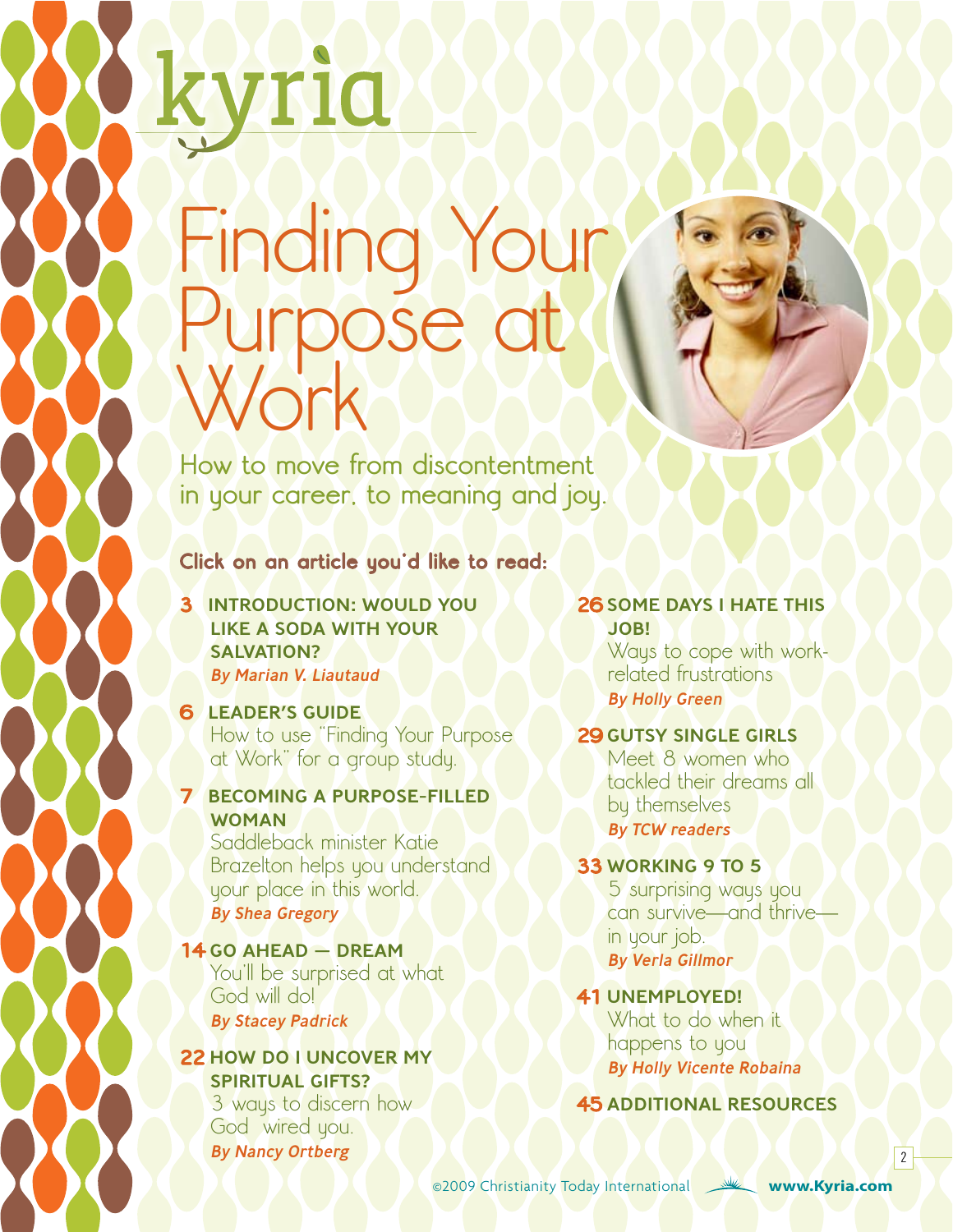<span id="page-2-0"></span>

**Introduction**

### Would you like a soda with your salvation?

By Marian Liautaud

**I**'ll never forget the moment. My husband, Dan, and I were attending my girlfriend's wedding. We had been seated at a table of strangers for dinner. Dan and I quickly realized that we didn't have much in common with these eight other people. They had lots of postgraduate degrees and impressive jobs. We, on the other hand, had just made a major career change into the, um, food industry. Fast food, to be more exact. We listened while everyone took turns bragging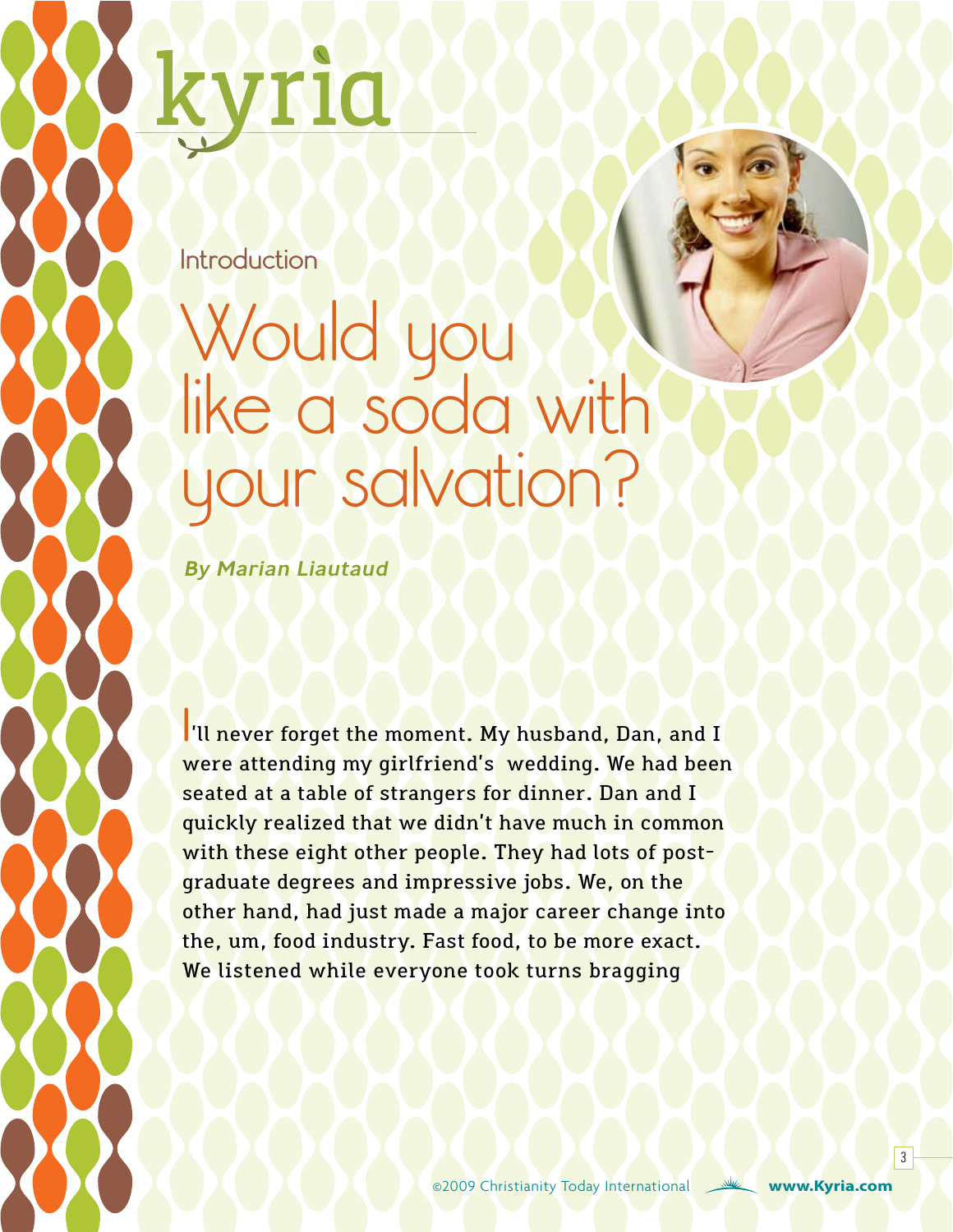**Finding Your Purpose at Work Would you like a soda with your salvation?**

> about their recent accomplishments. Suddenly, the focus turned to us. "So, what do you do?" one Ph.D. probed at Dan. "I make sandwiches," he responded. *Did he have to be so loud,* I wondered, as all eight pairs of eyes fell on us. No one spoke for what seemed like a very long time. "Oh, interesting," was all we heard in response.

> I knew then with absolute clarity that the business we were about to embark on would not put us on any professional "who's who" lists. I'll admit it took me a while to see how owning a sandwich shop could prove to be significant work. But truly, no job taught me the real meaning of finding purpose at work more than this one.

> For starters, most of our employees were between ages 16 and 25. Nearly every one of these young men and women had come from extraordinarily dysfunctional homes. Dan and I quickly realized that we were their first picture of a working (both figuratively and literally) marriage. To the best of our ability, we treated these marginalized individuals with respect and dignity. We looked beyond the piercings and tattoos and did our best to care about their souls.

> Our little sandwich shop was a church of sorts, a place where these ragamuffins we called employees could come and be loved exactly as they were. With God's help, we tried to live the gospel and present a compelling picture of what it meant to be a Christ follower.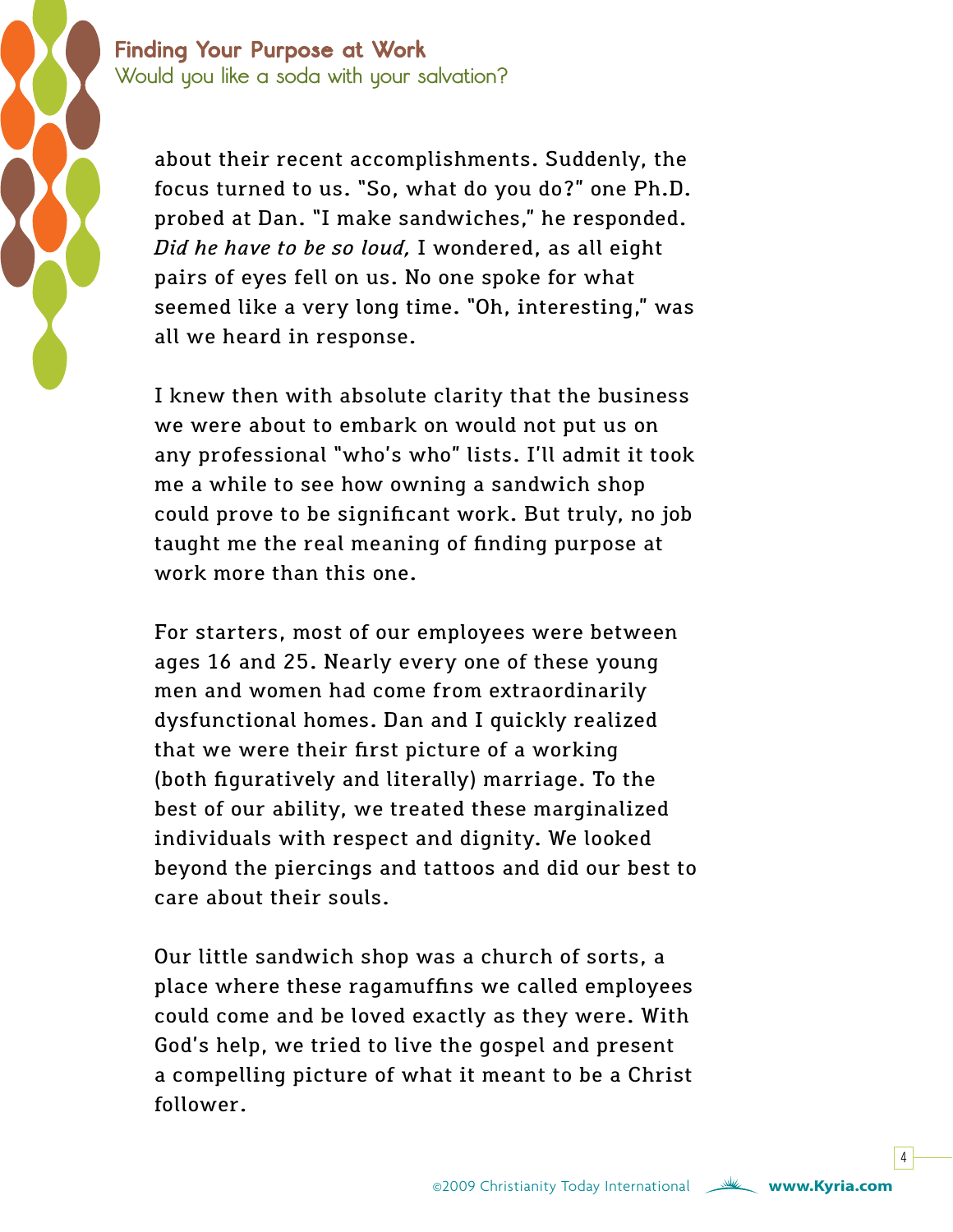

**Finding Your Purpose at Work Would you like a soda with your salvation?**

Baking bread and slicing meats to create the world's best deli sandwiches took a certain amount of skill and intentionality. But relying on the lunch counter as a means to serve up salvation gave me a whole different reason to show up for work.

To your career success!

*Marian V. Liautaud* Contributing Editor, Kyria downloads, Christianity Today International

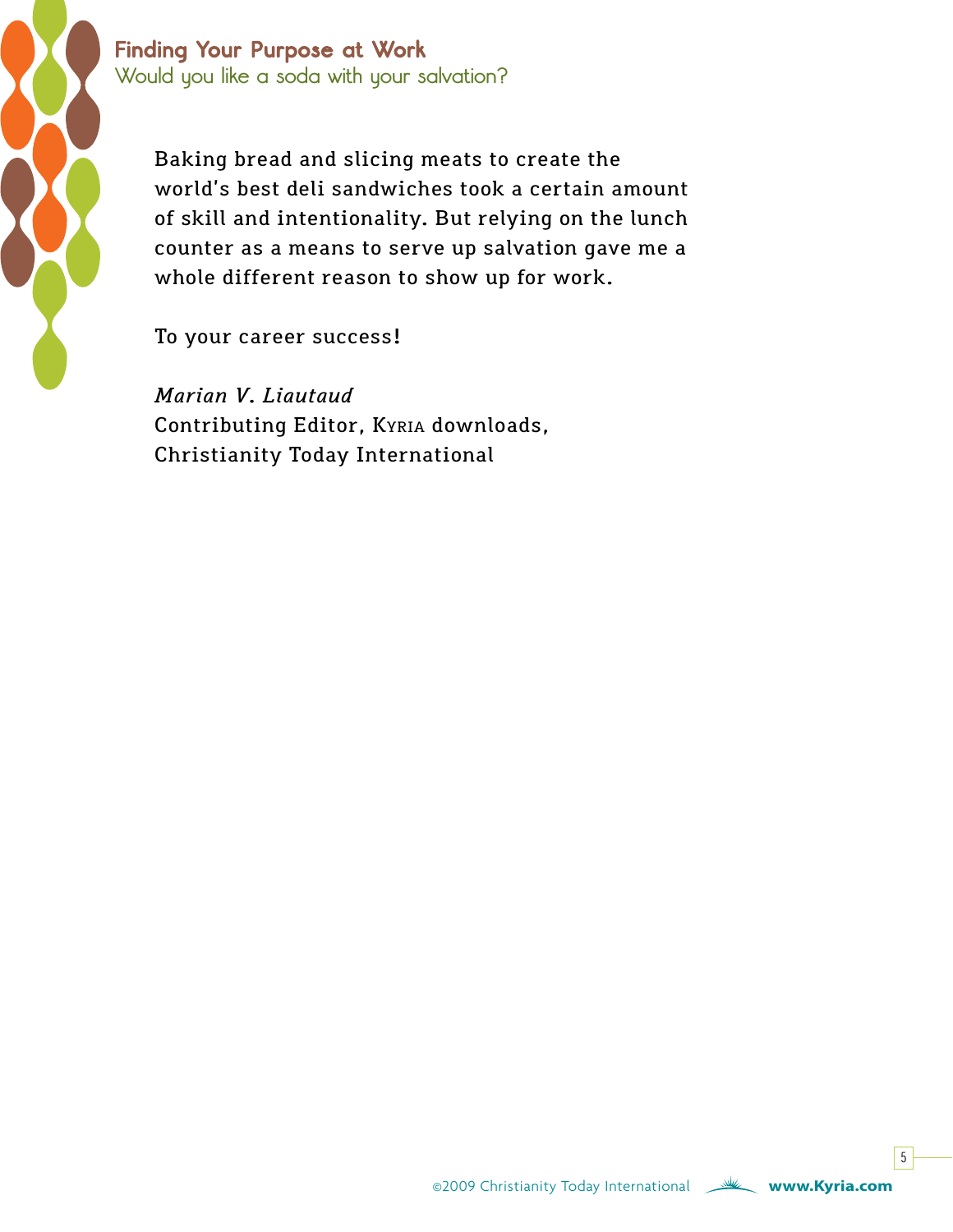<span id="page-5-0"></span>

**Leader's Guide**

How to use "Finding Your Purpose at Work" for a group study.

**"F**inding Your Purpose at Work" can be used for individual or group study, but if you intend to lead a group study on this, some simple suggestions follow:

- **1. Make enough copies for everyone in the group to have her own guide.**
- **2. Depending on the time you have dedicated to the study, you might consider distributing the guides before your group meets so everyone has a chance to read the material. Some articles are quite long and could take a while to get through.**
- **3. Alternatively, you might consider reading the articles together as a group—out loud—and plan on meeting multiple times.**
- **4. Make sure your group agrees to complete confidentiality. This is essential to getting women to open up.**
- **5. When working through the "Thought Provokers" be willing to make yourself vulnerable. It's important for women to know that others share their experience. Make honesty and openness a priority in your group.**

**6. End the session in prayer.**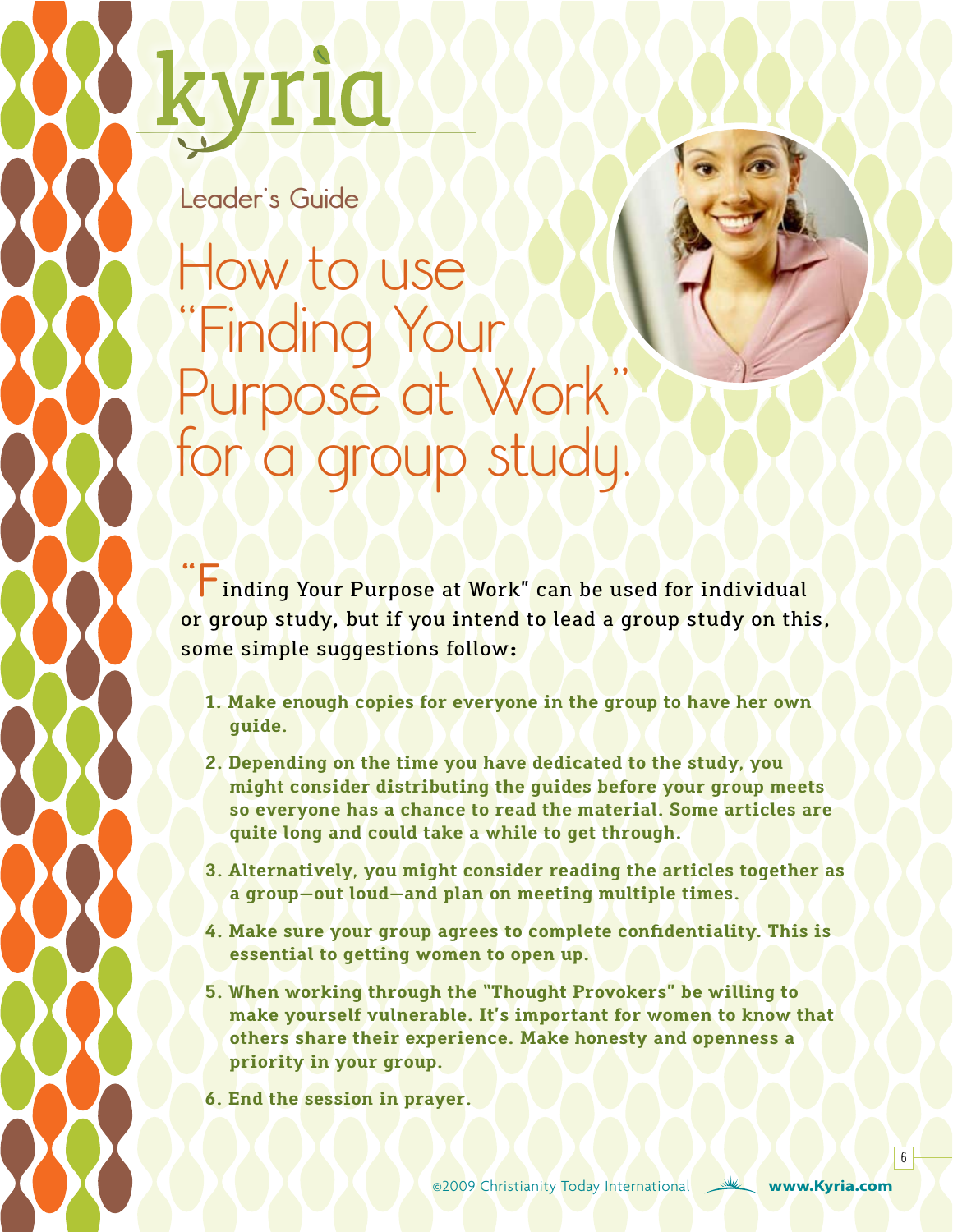# Becoming a Purpose-Filled Woman

<span id="page-6-0"></span>TIQ

**Saddleback minister Katie Brazelton helps you understand your place in this world.** By Jane Johnson Struck

**A***lmost two decades ago, Katie Brazelton found herself divorced and suddenly devoid of the roles she'd used to define her life. This agonizing transition—and the purposelessness that ensued—left her in an emotional free fall, wondering if "the only logical life purpose [she] had left was shopping" for clothes to compensate for a depressiontriggered weight loss.*

©2009 Christianity Today International **[www.Kyria.com](www.kyria.com)**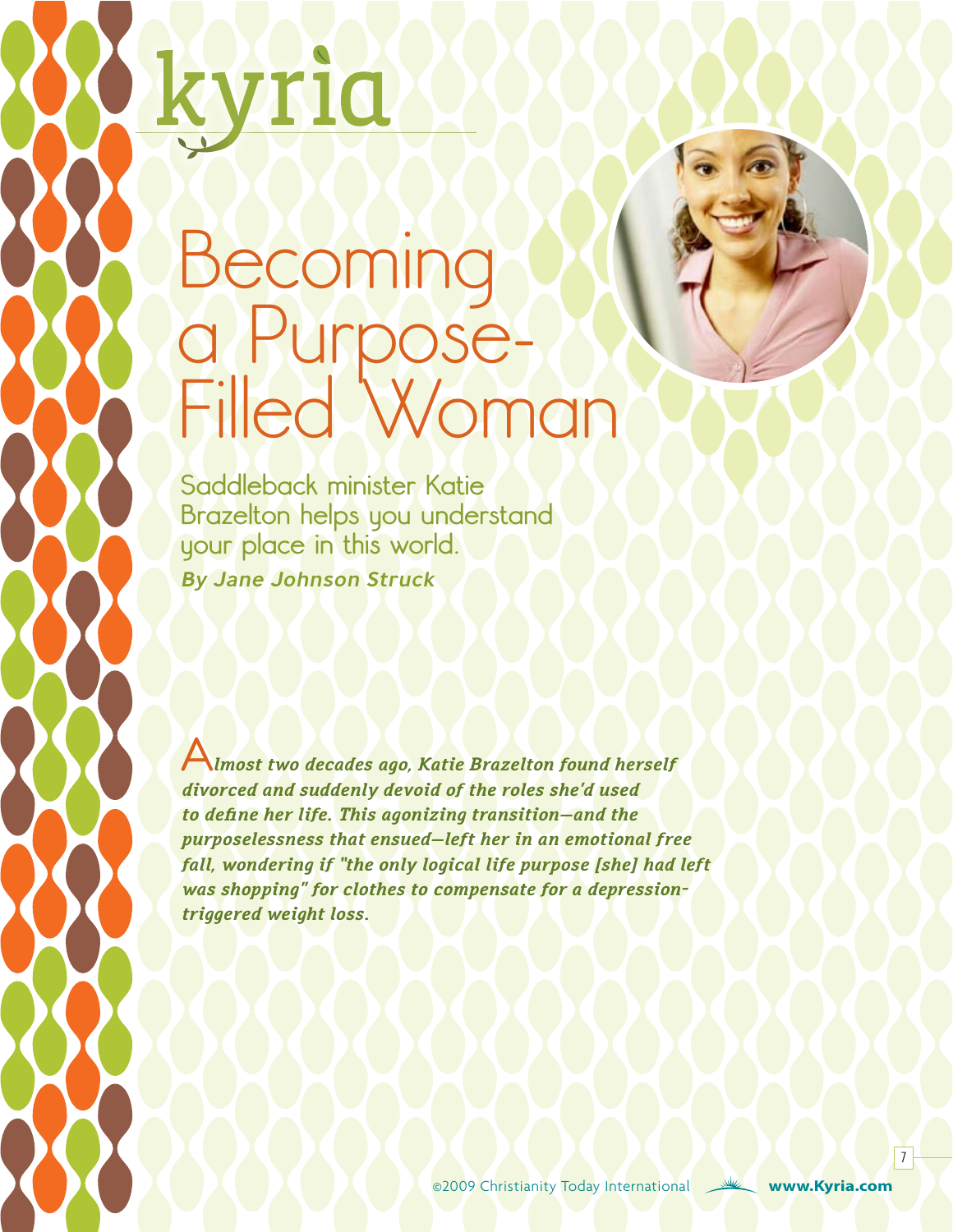

> *Slowly and painfully, Katie began to recover a sense of purposeful living after a life-changing encounter with Mother Teresa during a 1988 trip to Calcutta. As a result of her long journey of spiritual growth and discovery, outlined in Pathway* **[to Purpose](http://www.christianbook.com/Christian/Books/product/?item_no=256496&p=1026979)** *(Zondervan), Katie realized her call to mentor other searching women. A licensed minister at Rick Warren's Saddleback Church in California and author of the Pathway to Purpose series, Katie has helped thousands discover their church ministry and life purpose, and she's now training others to do the same. So if you're wondering about your place in this world, here's what Katie has to say to you.*

#### *—The Editors*

### *Why are you so passionate about women living lives of purpose?*

Because for years after my divorce, I didn't. The angst of purposelessness almost tore me apart. But one of the most important components of my healing was learning that "finding purpose" is a universal heart cry. I wasn't alone in yearning for a life that had significance!

### *If God has a purpose for us, why do we often feel as though we're simply going through the motions of living?*

That's because when we're in "robot mode," we let busyness, noise, fear, or impure motives drive out that purpose. We guilt ourselves into doing the hard work of becoming holy in the day-to-day grind instead of experiencing the reward of fulfilling the reason God put us on earth!

I know I used to be more concerned with religious to-do lists and endless faith-driven obligations than with unearthing the buried passion God instilled in me. There was a time when I'd routinely ask myself,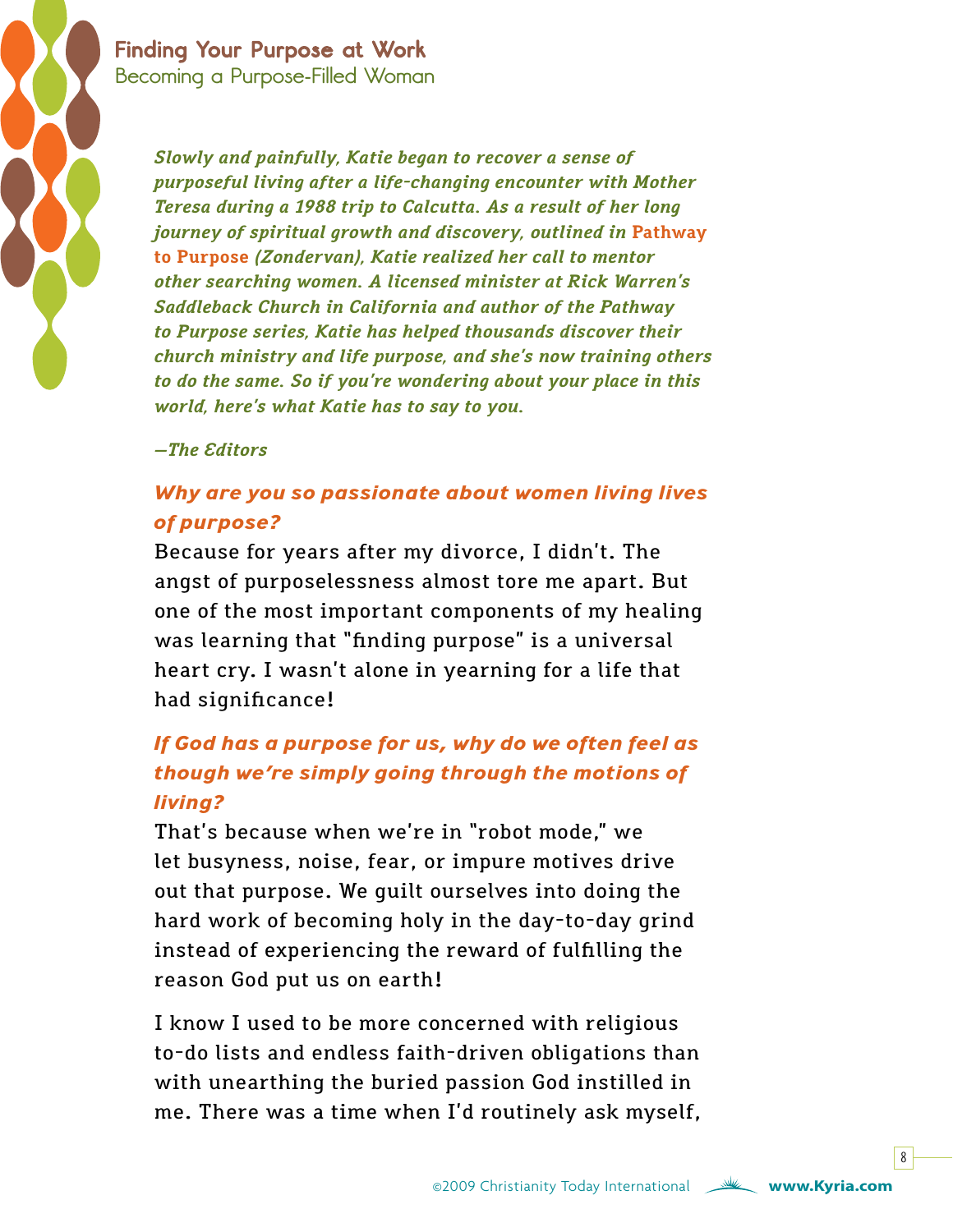

*Am I happy?* I was so unhappy, I couldn't even get the question out before I started sobbing.

We women need to discover our purpose in life for two reasons. First, fulfilling our purpose gives glory to God. Second, it releases us from the captivity of hopelessness and despair.

### *How do you define "purpose"?*

For Christians, purpose is being and doing what God intends us to be and do: doing today what God asks us to do in our family, church, and community; being more like Christ; and then doing the distinct, bold work God designed us to do before we die!

Scripture reveals the "pathway" to follow. It's spelled out in the Great Commandment (Matthew 22:36–39) and the Great Commission (Matthew 28:19–20). In *The Purpose-Driven Life,* my friend Rick Warren says these verses tell us we're ultimately made for fellowship, discipleship, ministry, evangelism, and worship.

But to discover our more unique life mission, we should pray specifically for God to reveal it; we should meditate on pertinent Scriptures, such as Psalm 37:4, Amos 4:13, Matthew 14:27, and John 17:1; and we should clear away some of the mental and emotional clouds that block us from his revelation.

### **What do you mean?**

The Bible says, "Forgetting what is behind and straining toward what is ahead, I press on toward the goal to win the prize for which God has called me heavenward in Christ Jesus" (Philippians 3:13–14).

After my divorce, I lived in manic mode; I'm amazed now I actually thought I could find God's purpose in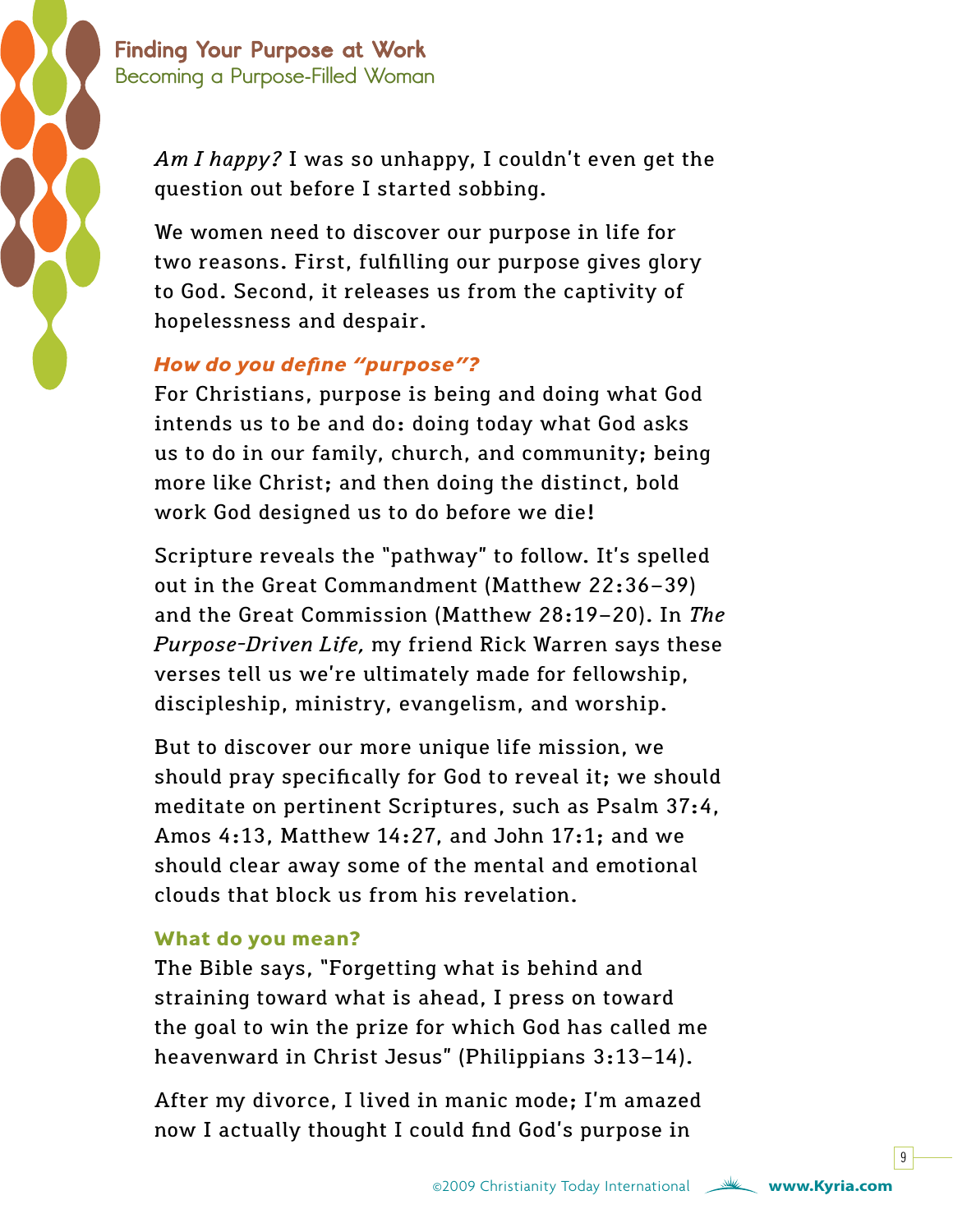

the midst of my frantic life. I numbed my pain with overspending, travel, and work. It didn't occur to me numbing my pain became my purpose.

I had no idea how much my past influenced my everyday life. I needed to put my anger, regret, bitterness, and pain behind me before I could focus on the race God set before me. It took me years to hear God's voice over the noise and confusion in which I lived. As an immature Christian and an introvert, I didn't realize I needed more mature Christians who could help shed light on what God was saying to me about his will for my life.

### *So you're saying we can't be a lone ranger in this discovery process?*

That's right. A woman trying to find her life purpose is like a novice trying to run a marathon. Both need a partner who can prepare them for the challenges and risks that lie ahead. Many women fail to fulfill their significant life purposes because they have no Christian mentor or adviser to help them reach the next mile marker. Ecclesiastes 4:9–10 says, "Two are better than one, because they have a good return for their work: If one falls down, his friend can help him up. But pity the man who falls and has no one to help him up!"

God designed our purpose in life to happen in community—whether it's in person, online, through a telephone relationship, letter writing, or as an intercessory prayer warrior. Giving and receiving love is part of God's design, and nothing substitutes for interpersonal communication.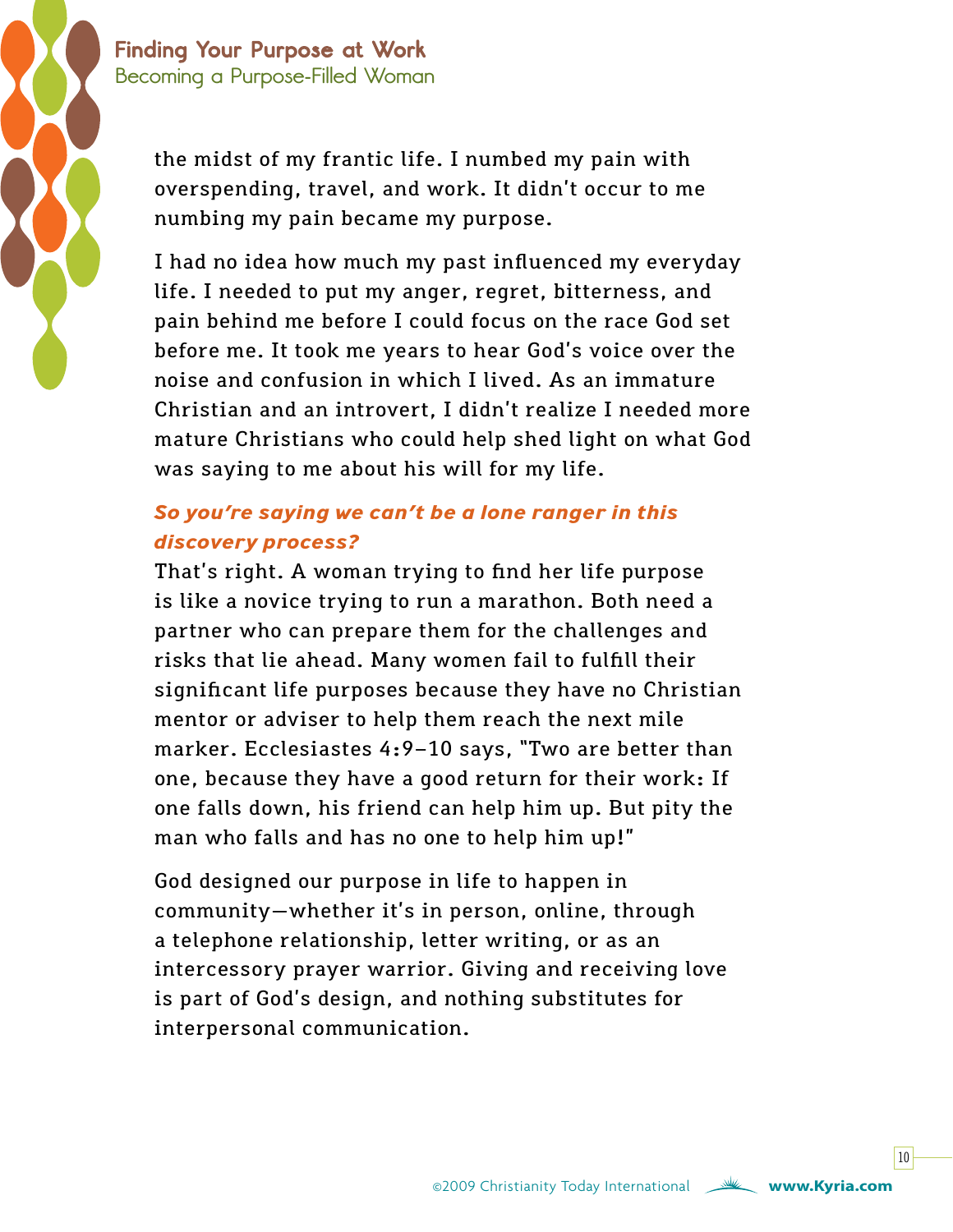

### *But community takes time—and we're all so busy!*

Yes, but God's creative in bringing spiritual friendships into our lives. Christian community can happen anywhere: at a church Bible-study group, babysitting co-op, corporate lunch-time prayer group, gym, ministry setting, sports event, or hobby show.

One fun way I've developed community is to belong to a "Dreamer's Lunch Bunch"; we meet once a month at a salad bar for the sole purpose of holding each other accountable to God's call on our lives.

Being in community means I'm authentic in a group I trust. Because of the dangers of a "lone ranger" lifestyle, I rely on others to walk alongside me.

### *Is there a difference between having a purpose and having a passion?*

Our purpose is being a woman of God and doing what he asks. Our passions are meant to be godly purposeindicators. They are the things that make our heart sing; they help us identify and complete our purpose. For example, my passions include jigsaw puzzles, travel, and Sherlock Holmes mysteries. God's purpose for me is to help women figure out his call on their lives.

How can we become content with God's purpose for us, especially if it seems less visible or exciting than we'd envisioned or hoped?

The Bible warns us not to despise the day of the small things (from Zechariah 4:10). It says we need to look forward to when our Master says to us, "Well done, good and faithful servant! You have been faithful with a few things; I will put you in charge of many things. Come and share your master's happiness!" (Matthew 25:21).

 $|11|$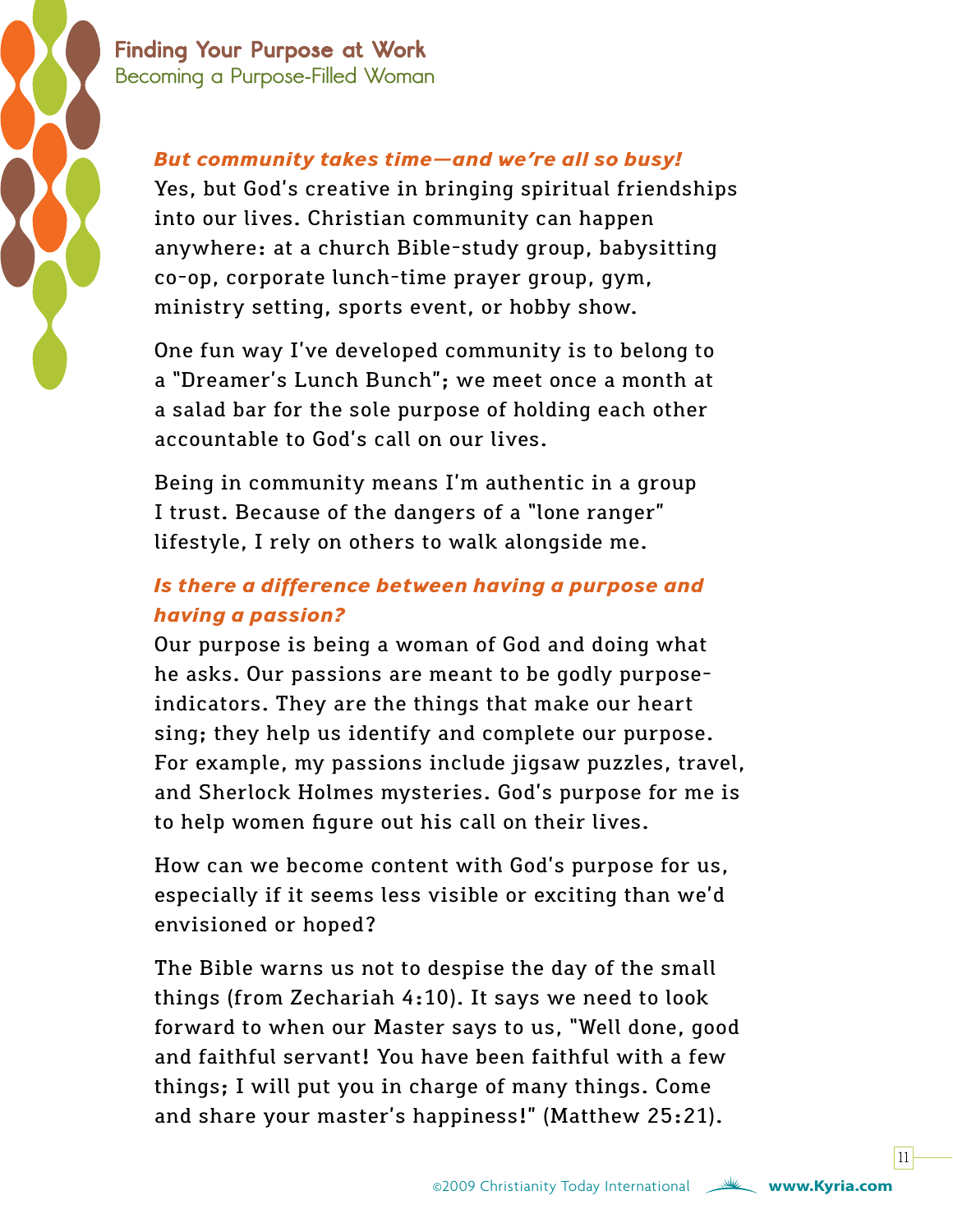> The best shortcut I've found to guard against jealousy over someone else's ministry is to invite God to reveal his vision for your life and to believe with all your heart he'll do so. If you find yourself envying others, confess it to them or at least to God; pray for them; and support them in their endeavors.

### *What's the bottom line on living purposefully?*

In Acts 20:24, the apostle Paul says, "I don't care about my own life. The most important thing is that I complete my mission, the work that the Lord Jesus gave me—to tell people the Good News about God's grace" (NCV). And 1 John 2:17 says, "The world and its desires pass away, but the [wo]man who does the will of God lives forever." God wants us to heed the apostle Paul's counsel: "Since we live by the Spirit, let us keep in step with the Spirit" (Galatians 5:25). God wants us to be guided by the Holy Spirit.

I love the way God takes any willing Christian—no matter how broken or scarred her past—and weaves every thread of her life into his kingdom-building plan! He doesn't shy away from our hurts and failures but specializes in hope, second chances, and resurrections.

I never imagined my tough experiences would give me the substance I now need to minister to others. I had no idea God was preparing me to offer the same hope to other women he provided me every day. Our ordinary routines and daily roles—no matter what they are—can provide incredible opportunities to help others become more like Christ.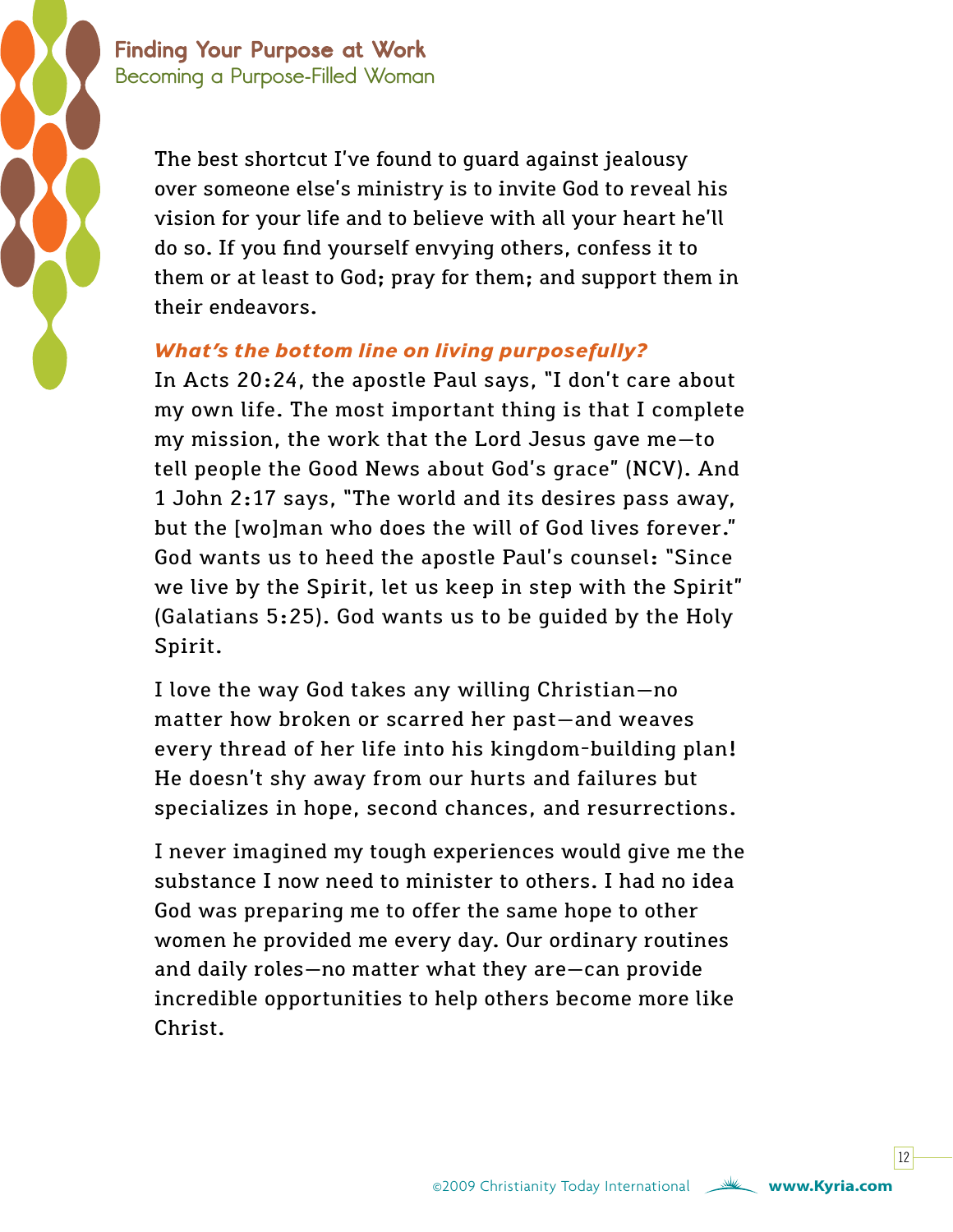

In the end, purposeful living is about hope. If you can hang onto the hope that God does have a plan for your life, as the Bible promises in Jeremiah 29:11, you'll make it through the tough days of the unknown and later, the tough days of fulfilling the bold purposes God assigns you.

*Katie Brazelton, Ph.D., is a licensed minister at Saddleback Church in California, the best-selling author of the Pathway to Purpose™ series for women, and founder of Pathway to Purpose Ministry, which trains Christian women as Life Purpose Coaches™.* 

*This article first appeared in* Today's Christian Woman *magazine, January/February 2006.*

### **Reflect**

£ *Katie Brazelton talks about the need to meet with other Christians who can hold you accountable for pursuing your life's purpose. Who would you invite to be part of your own accountability group like Katie's "Dreamer's Lunch Bunch"?*

£ *What tough experiences have you endured that God might be calling you to use for the benefit of others?*

£ *What passions has God given you, and what ways do you see him using these to fulfill his purpose for your life?*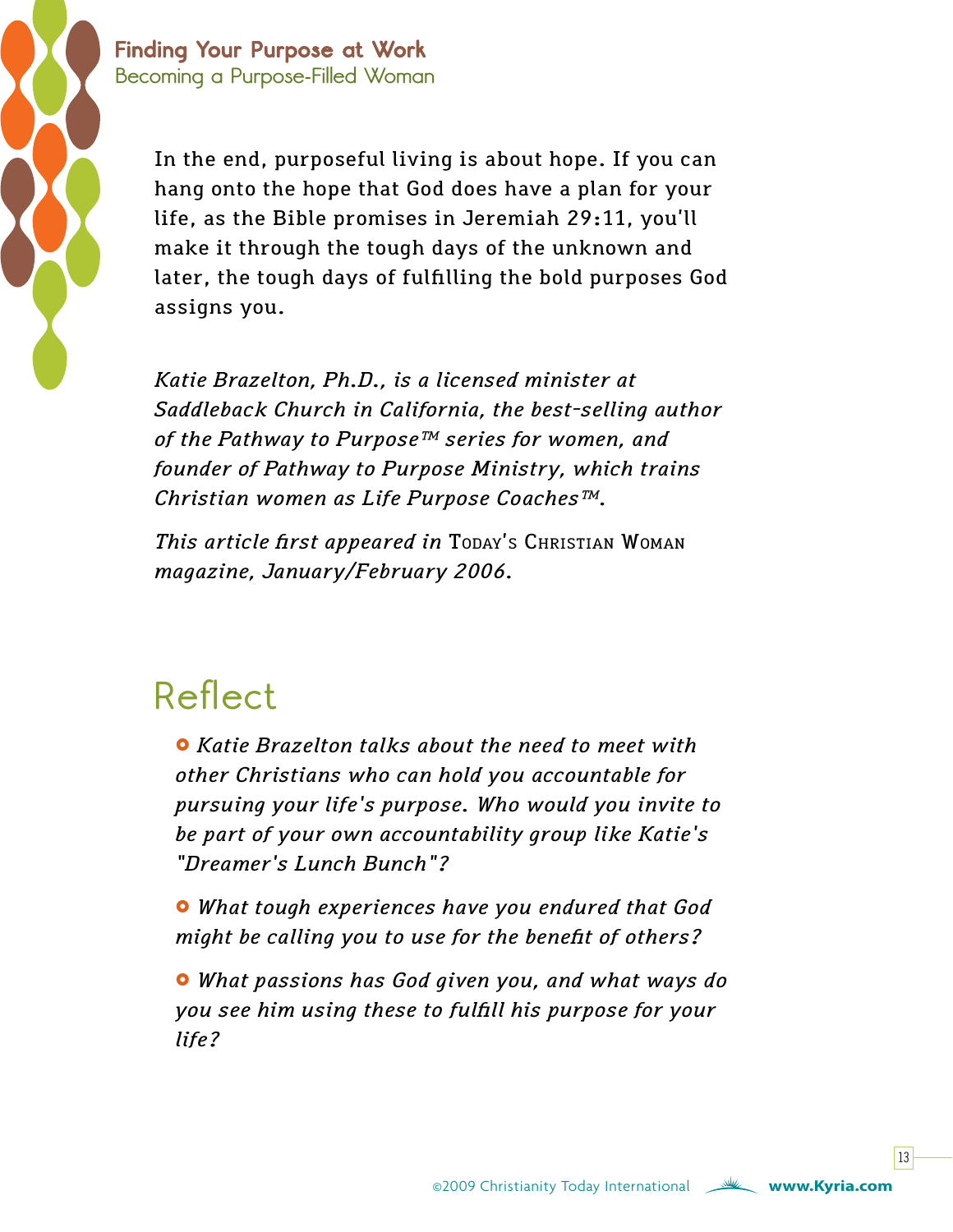# Go Ahead<br>Dream

**You'll be surprised at what God will do!** By Stacey Padrick

<span id="page-13-0"></span>zrid

When I was a child, I owned a plaque that pictured a kitten on a rock gazing up at a golden butterfly. Its caption read, "Set aside some dreaming time." While I loved the photo, I always thought of a dreamer as someone with her head in the clouds—forgetting the real world around her. So when I entered college, I left dreaming to the philosophy students. It seemed impractical in the real world of limited resources, changing job markets, and fierce competition. I stuck to what could be measured and graphed—often putting myself and God in a box.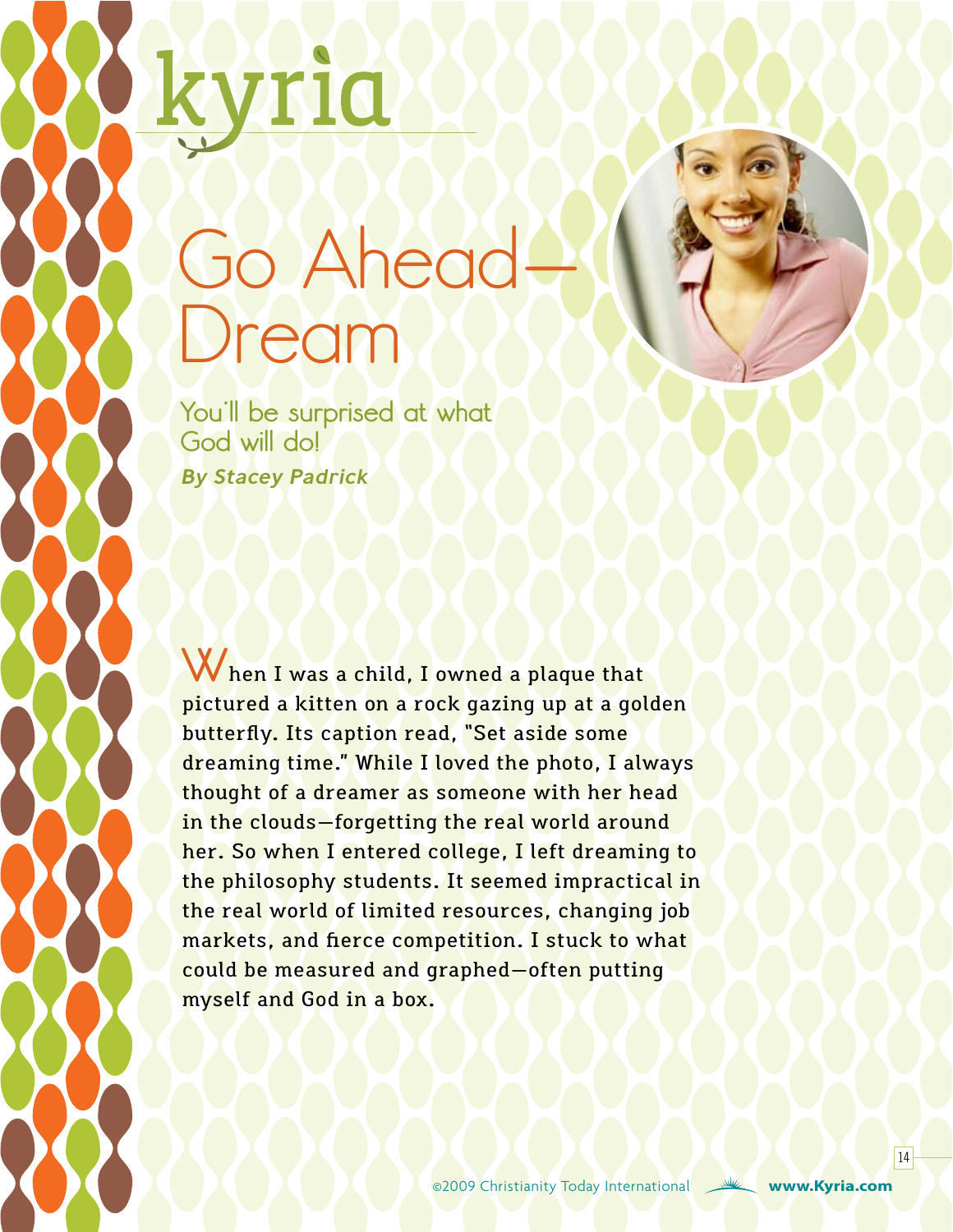> But several years ago, I was diagnosed with systemic lupus, which turned my "real world" upside down. Physically weakened and highly susceptible to viruses, I had to withdraw from activities, and some of my deepest desires no longer seemed possible. As my hopes for the future evaporated, I had to start trusting God with my aspirations. And as I began to trust, to my surprise, I sensed God beckoning me to start dreaming about doing things seemingly unrelated to my education and training, dreams that may seem insignificant in others' eyes. But these dreams—learning to swing dance, writing a book, leading a missions trip to Asia, and more—make my heart sing. I've allowed God to take me from my comfort zone and do "immeasurably more than all we ask or imagine, according to his power that is at work within us" (Ephesians 3:20).

Do you limit yourself to what's possible? Practical? Acceptable? Do you find it difficult to allow yourself to dream? The following ideas will help you begin to listen to your heart's desires.

**Preface your planning with prayer.** Ask God to grant you wisdom and inspiration, to open your eyes to a greater vision of your life and him. I used to hesitate to dream, wondering, *What if I dream something that isn't God's plan for me? Who am I to say what I want?*

Yet, as I'm growing in my relationship with God, I'm learning he wants me to be honest with him. God encourages us to pursue our dreams while we rejoice in him. "Delight yourself in the Lord and he will give you the desires of your heart" (Psalm 37:4). Pray God would reveal the dreams he's written on your heart.

 $15<sup>1</sup>$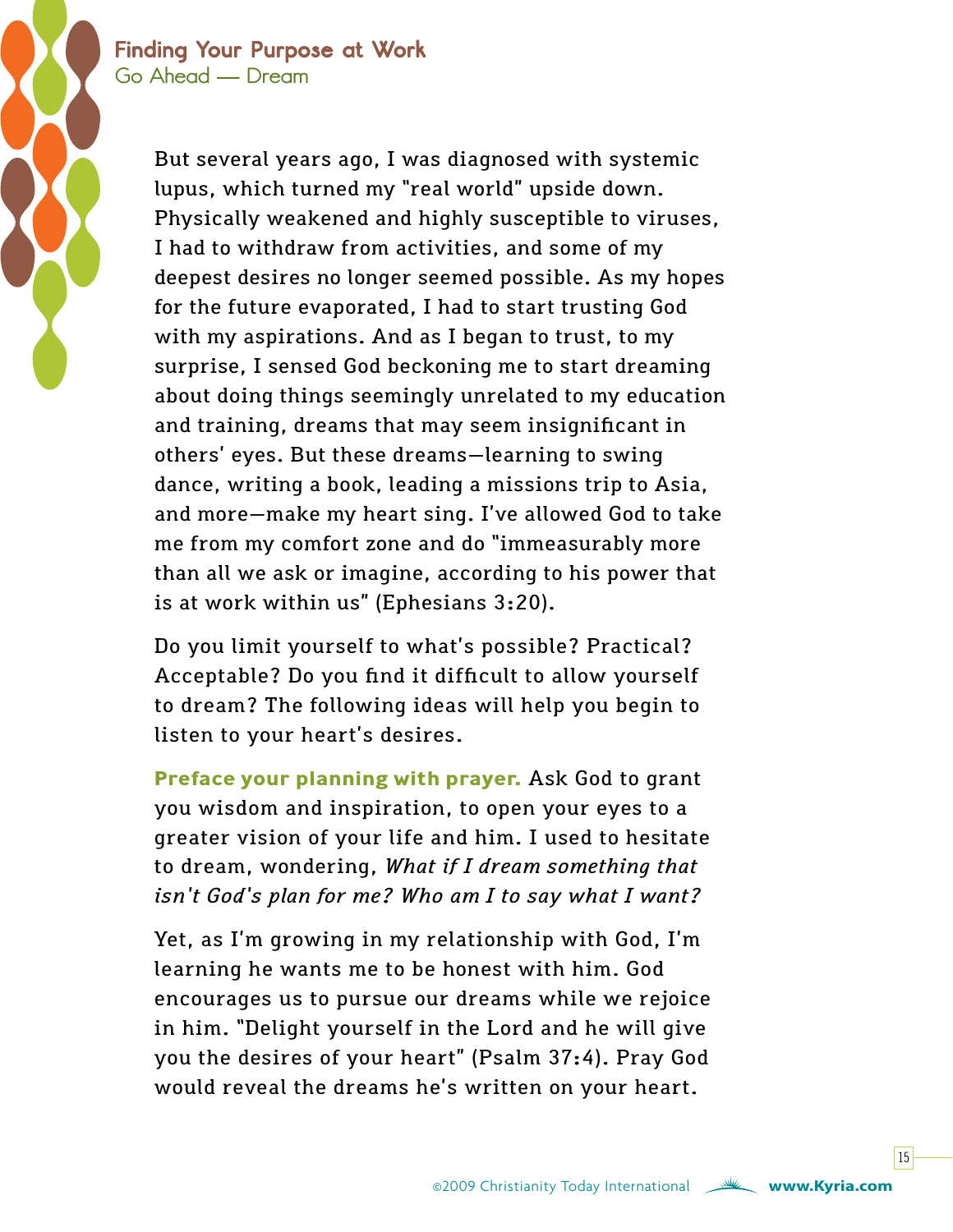> A few years after college, a friend recommended me for an overseas graduate scholarship. Though I'd dreamed of an opportunity such as this for years, I hesitated, wondering if I should stay at the missions organization where I was working. The trip would be a lot of work, and I wasn't sure I was prepared for the challenges I'd face. Despite my reservations, I paid attention to this dream I felt God had given me. I applied, won the scholarship, and studied overseas. There God gave me abundant ministry opportunities to share his love with students from around the world.

> **Set aside some time.** Find time to be alone in a quiet place—maybe a scenic spot you enjoy. Often nature can help us "think big" as we see the grandeur of God's creation. Even a quiet corner in a local library or café can provide an atmosphere for reflection. Bring a journal, pencil, and perhaps a book to stimulate your thinking. One book that helped me was *The Path: Creating Your Mission Statement for Work and for Life,* by Laurie Beth Jones (Hyperion). Another that may help you is Follow Your Heart by Judy Peterson (Cook Communications).

> **Let your pencil go!** During a job search, I took out my pencil and began to list my dreams—even the wild and crazy ones: learning Chinese, hang gliding, becoming a missionary journalist. Exhilaration and excitement surged through me when I allowed myself to dream with abandon.

**Let your mind and pencil go!** Color outside the lines. Ask yourself: If money, time, or background had no bearing, what would I dream? What activities give me a sense of being fully alive? What gifts do I enjoy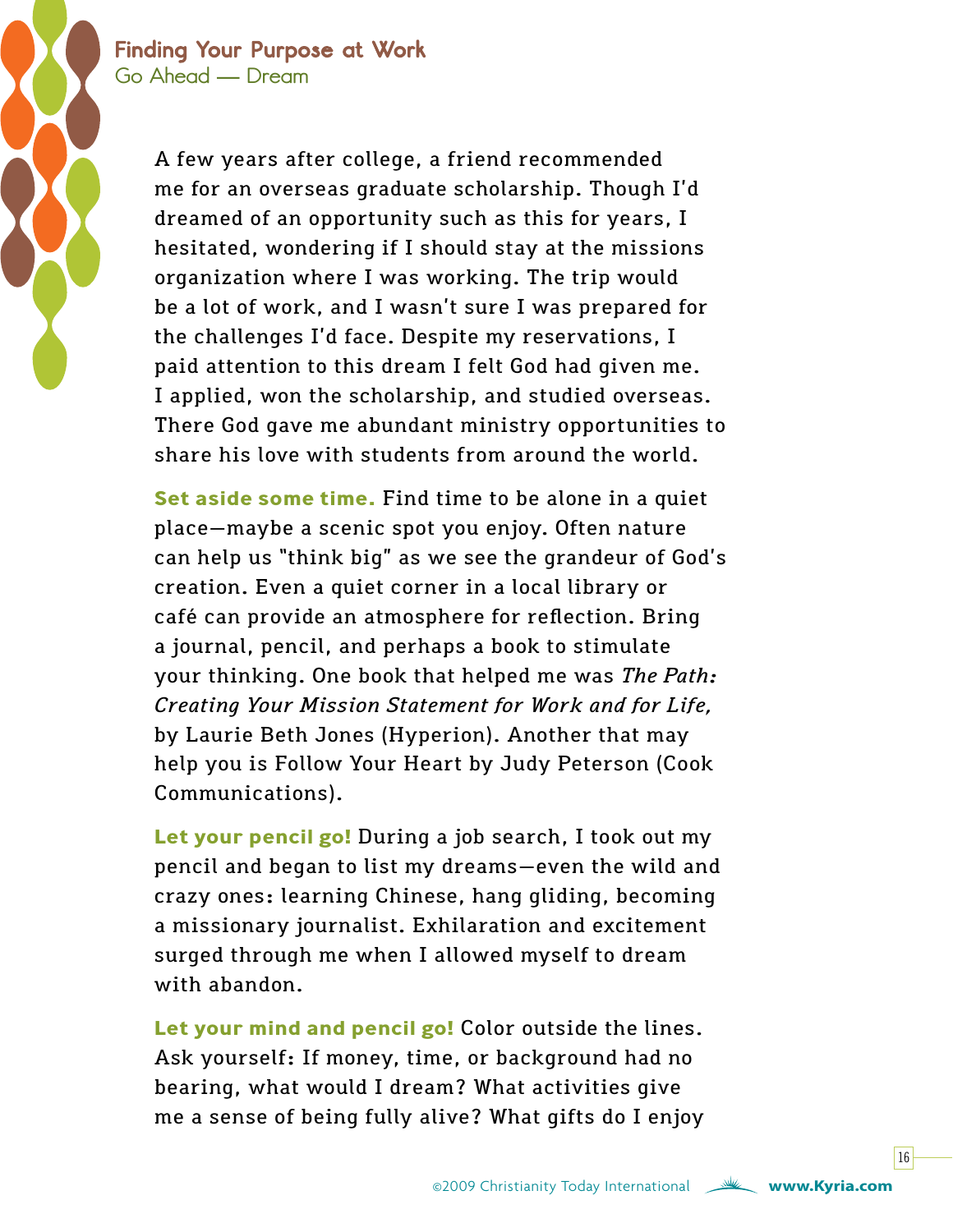

using? What things do I do to bless my friends? What makes me feel as though I were made for this? All these can be clues to help you detect and shape your dreams.

My friend Tamara, whose parents ran a restaurant for years, has a flair for gourmet cuisine and entertaining. Friends often refer to her as "Martha Stewart" and rave about her food presentations. Encouragement from friends and family, coupled with much prayer on her part, led Tamara to open her own restaurant at the age of 27. Within two years, it was the most popular gourmet restaurant in town.

**Silence the skeptic.** As you pursue your dreams, be aware of skeptical, discouraging thoughts. For example, when I began writing, my inner critic immediately accused, *Me? Write? I can't write! Besides, I don't have anything of value to say.* By identifying your reservations, you'll be better able to discern whether dreams are from God, yourself, or Satan, who will try to deter you from God's plan.

**Don't define your limits!** Let God decide what you can and can't do. I've argued with God many times about my capabilities. I can attest that arguing only wastes time and obstructs blessings. God loves to work through weaknesses and apparent impossibilities. Truly, "with God all things are possible" (Matthew 19:26).

I wanted to do something adventurous after college, but when God opened a door for me to teach in China, I thought, *No way! I can't teach. I'm too young to teach at a university! I don't know a thing about China nor do I speak a word of Chinese!* Yet, trusting God, I finally

 $17<sup>1</sup>$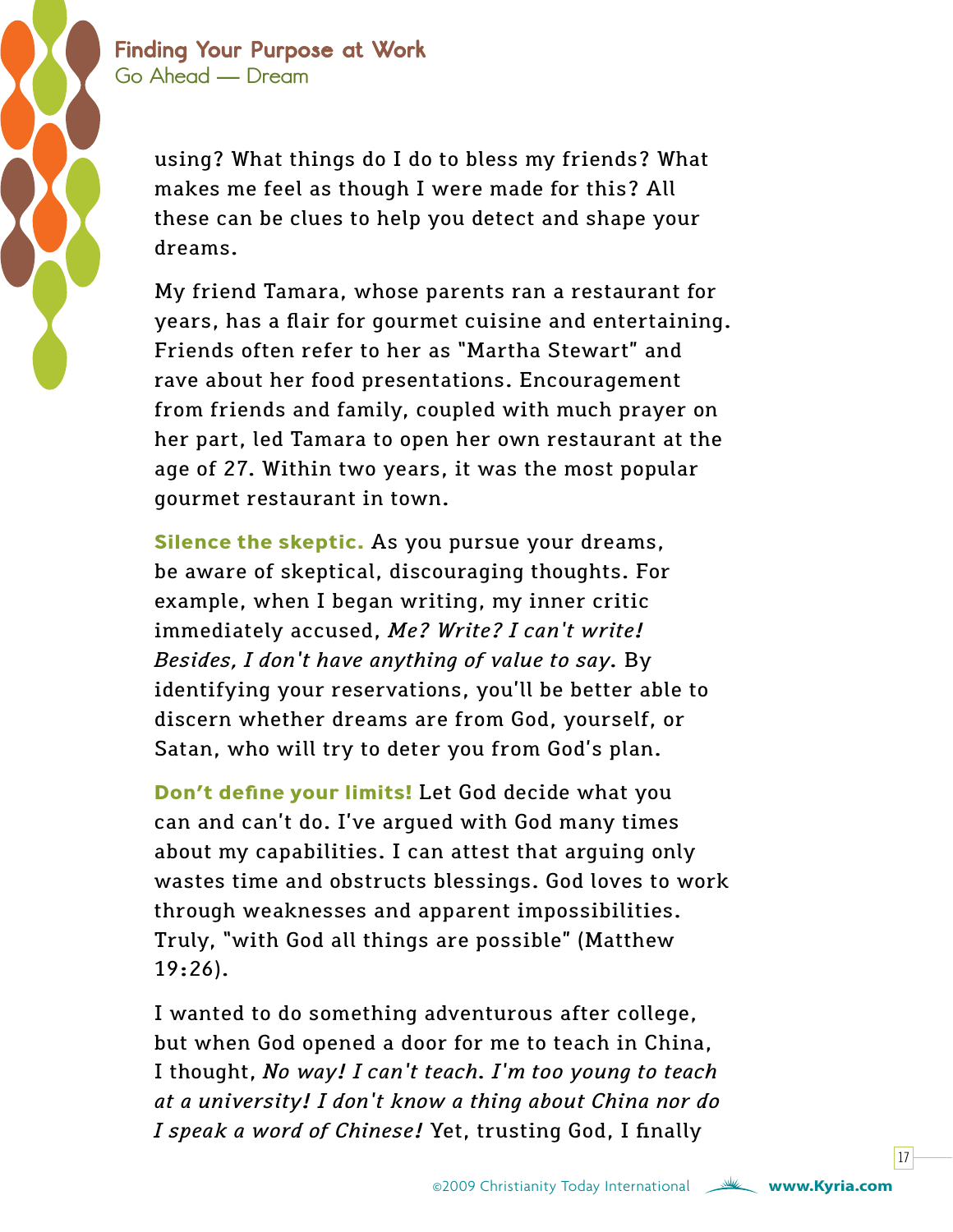

stepped forward and went. That year was the most fulfilling year of my life.

Dream big about things that won't happen by your own strength and ingenuity, but only by the power and grace of God. We can never out-dream him!

**Stand guard against dream-killers.** Dream-killers lurk around every corner, ready to pounce just when you find the courage to begin pursuing your dreams. They take many forms, such as concern about others' opinions. Perhaps words spoken to you when you were young, such as "You're so shy," have kept you from dreaming about public speaking.

Although my father had always encouraged me in whatever I wanted to do, when I was offered a job as a writer and editor, he remarked, "I don't see you liking that type of work." In truth, he didn't see himself liking that type of work. I took the job and enjoyed it. God used it as an unexpected launching pad for my writing career.

Other dream-killers can be imagined or real limitations (lack of time, ability, or training). For me, the daily challenge of living with an unpredictable illness threatens to disrupt my goals and extinguish my dreams. When my health unexpectedly weakens, I often must cancel plans at the last minute. Thus, I become fearful of making commitments and pursuing dreams. Yet, through this challenge, God teaches me greater daily dependence on him. Rather than relying on my strength and determination, I rely on him, knowing that without him I can do nothing. We all deal with some form of limitations, but they can't limit what God can do as we step out in faith.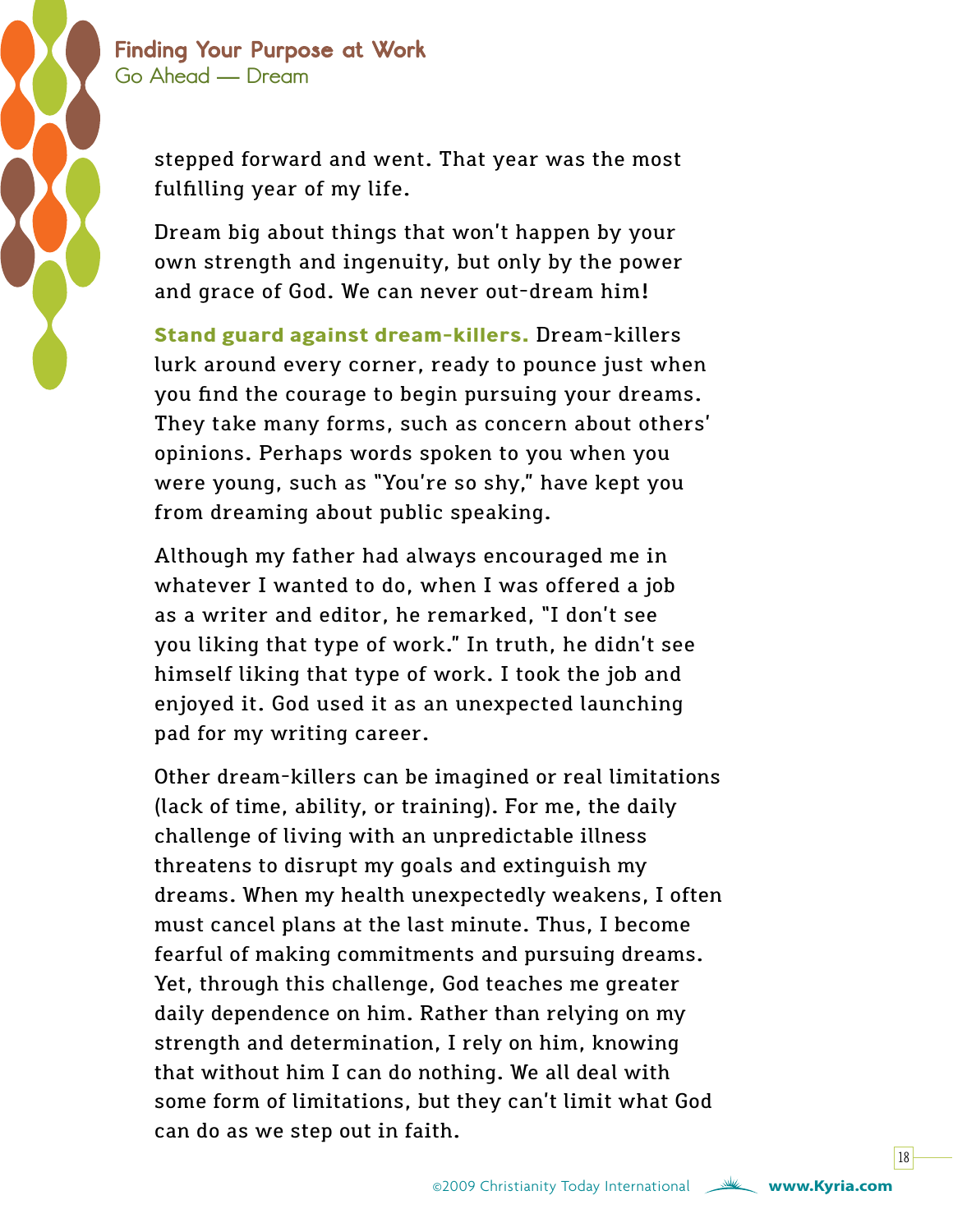

**Try bite-sized beginnings.** If you find "dreaming big" difficult, start cultivating smaller dreams. My friend wanted to run a marathon before she turned 30, and she did it—but she started by running two miles a day.

If you're afraid to pursue a dream, start with the first step, no matter how small. When Moses crossed the Red Sea, he first had to step into the water before it would part.

In the movie *Indiana Jones and the Last Crusade,* the hero teeters on the edge of a chasm separating him from the cave that harbors the sought-after holy grail. The ancient map says he must step forward, though there doesn't appear to be anything to support him from falling to his death. Yet, as he steps into the abyss, he feels something solid under his feet—a camouflaged bridge that had been there all along. Similarly, as we step out in faith, paths we never knew existed will open before us.

**Be on the lookout.** Look for ways God might be offering direction and guidance as you pursue dreams. A local church or community college may offer a class or workshop that provides insight or resources related to your dream. Also, talk with others involved in your area of interest. You'll be amazed how God makes connections and honors the risks you take.

While visiting a friend, I mentioned my interest in retreat ministry. She told me of a couple she knew in Virginia who'd just purchased a bed and breakfast/ retreat center. They needed helpers to develop the ministry. Six months later, I was living at the B&B, where I could learn hands-on about the ministry.

 $19<sup>1</sup>$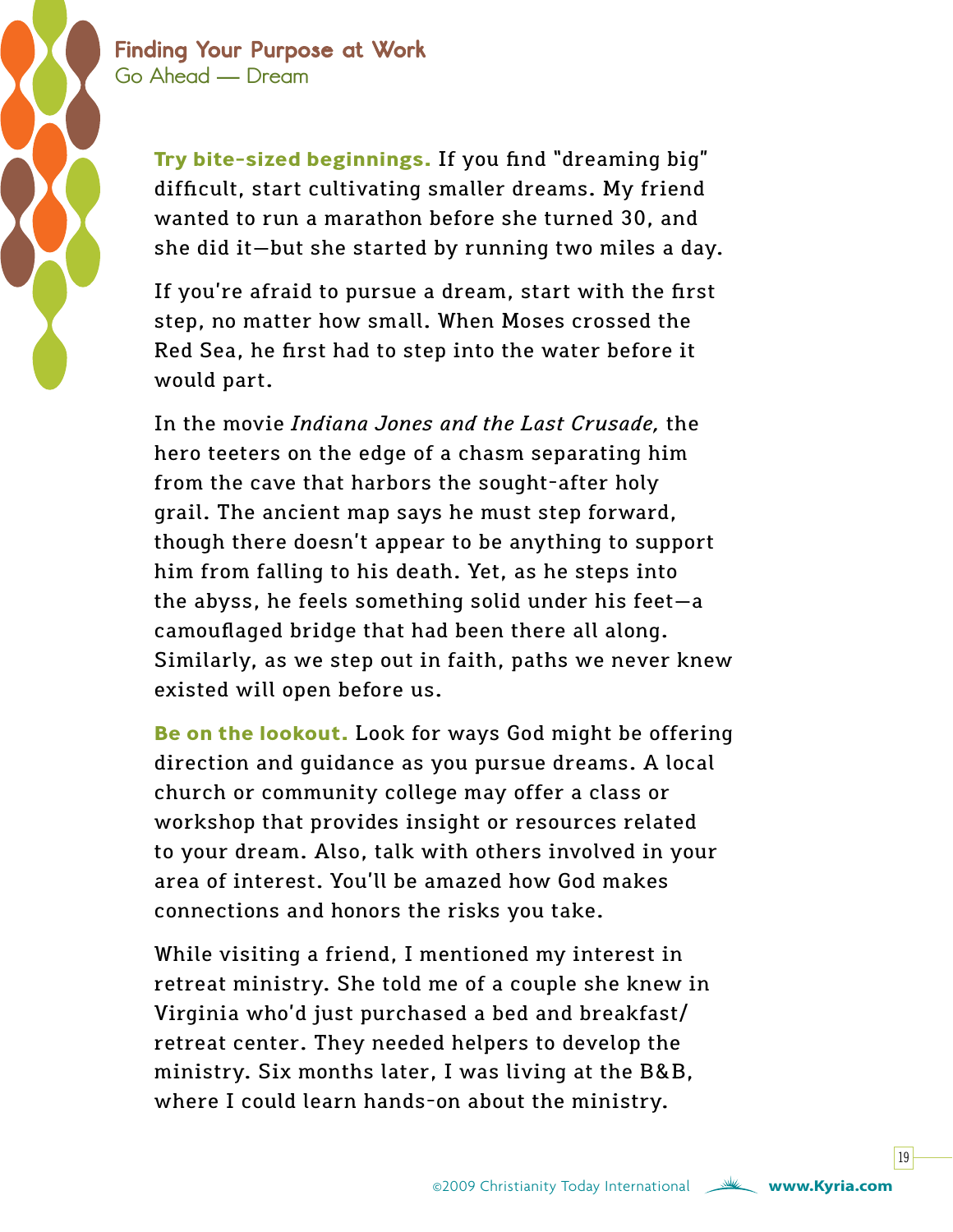> As we step out in faith to pursue the dreams God's placed on our heart, inevitably we'll experience setbacks and disappointments. As I write this, I'm still saddened by the loss of a long-held dream to lead a missions trip. After planning and preparing for a year, I had to forego the project at the last moment because of a downturn in my health. Yet in my disappointment, I continually claim the apostle Paul's words to the Corinthians, "We are hard pressed on every side, but not crushed; perplexed, but not in despair" (2 Corinthians 4:8).

God can work powerfully in our weakness or crisis because we're forced to trust him. We shouldn't wait until we "have it all together" to dream. Begin now, even in the midst of brokenness. My friend Tamara, who opened the gourmet restaurant, pursued that dream after her husband left her. As we entrust broken dreams to God, he'll release new dreams—and do more than we could hope or imagine.

So go ahead—dream! Whether your personality's practical or imaginative, your limitations real or self-imposed, your dreams grandiose or simple, set aside some dreaming time. Whether you learn to swing dance as I did, or aspire to do something lifechanging, such as launching a new ministry, allow God to expand your horizon and use you to fulfill his purpose in your life.

*Stacey Padrick, a freelance writer from the San Francisco bay area, is the author of* Living with Mystery: Finding God in the Midst of Unanswered Questions *(Bethany House).*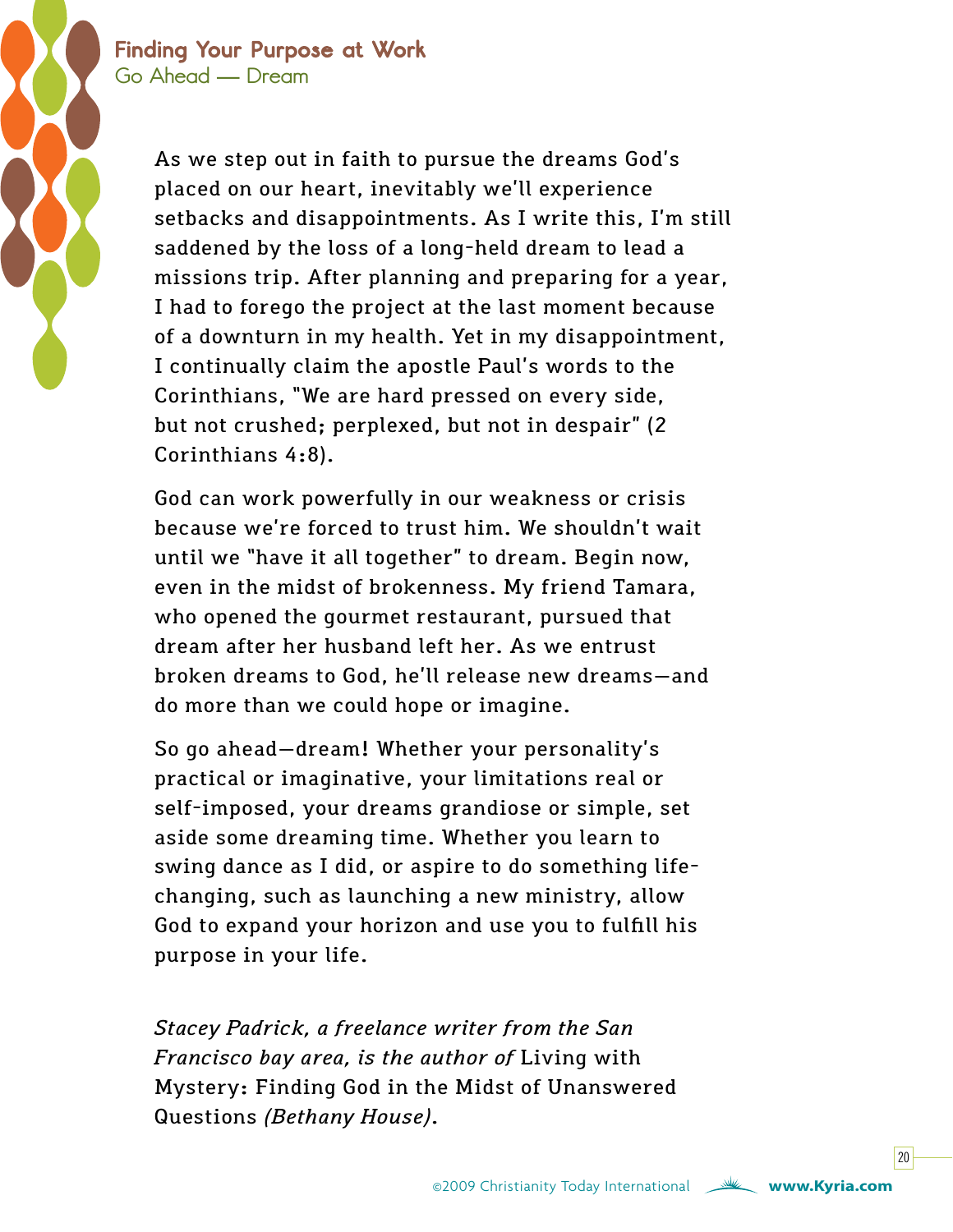

> *This article first appeared in TODAY's CHRISTIAN WOMAN magazine, September/October 2001.*

### **Reflect**

£ *When you were a child, what did you dream about doing in your life? Which of those childhood dreams still sticks with you? If you haven't pursued it yet, why not?*

£ *The author advises us to "silence the skeptics." What "skeptics" speak up when you dream? Are they practical considerations, or self-imposed limitations?*

£ *If you were to make a list of all the areas where you think you are weak, how do you think God would show his strength?*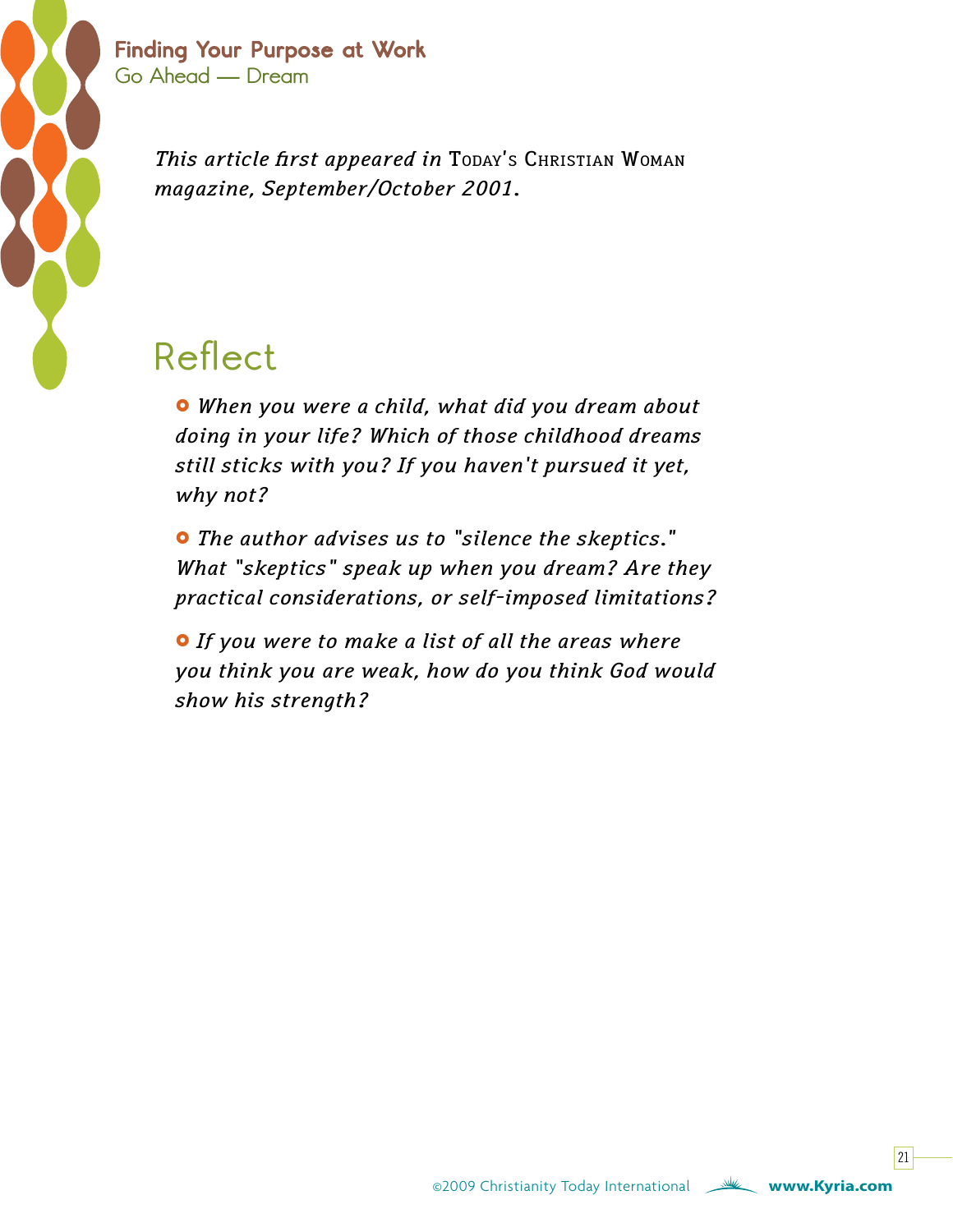# <span id="page-21-0"></span>How Do Uncover My Spiritual Gifts?

**3 ways to discern how God wired you.** By Nancy Ortberg

**I** love this question! Discovering and utilizing your spiritual gifts is one of the most exciting adventures a person can have with God. The Bible says spiritual gifts are abilities God bestows on every believer for the common good of the body of Christ. They're a large part of the answer to the question, "What should I do with the life God gave me?"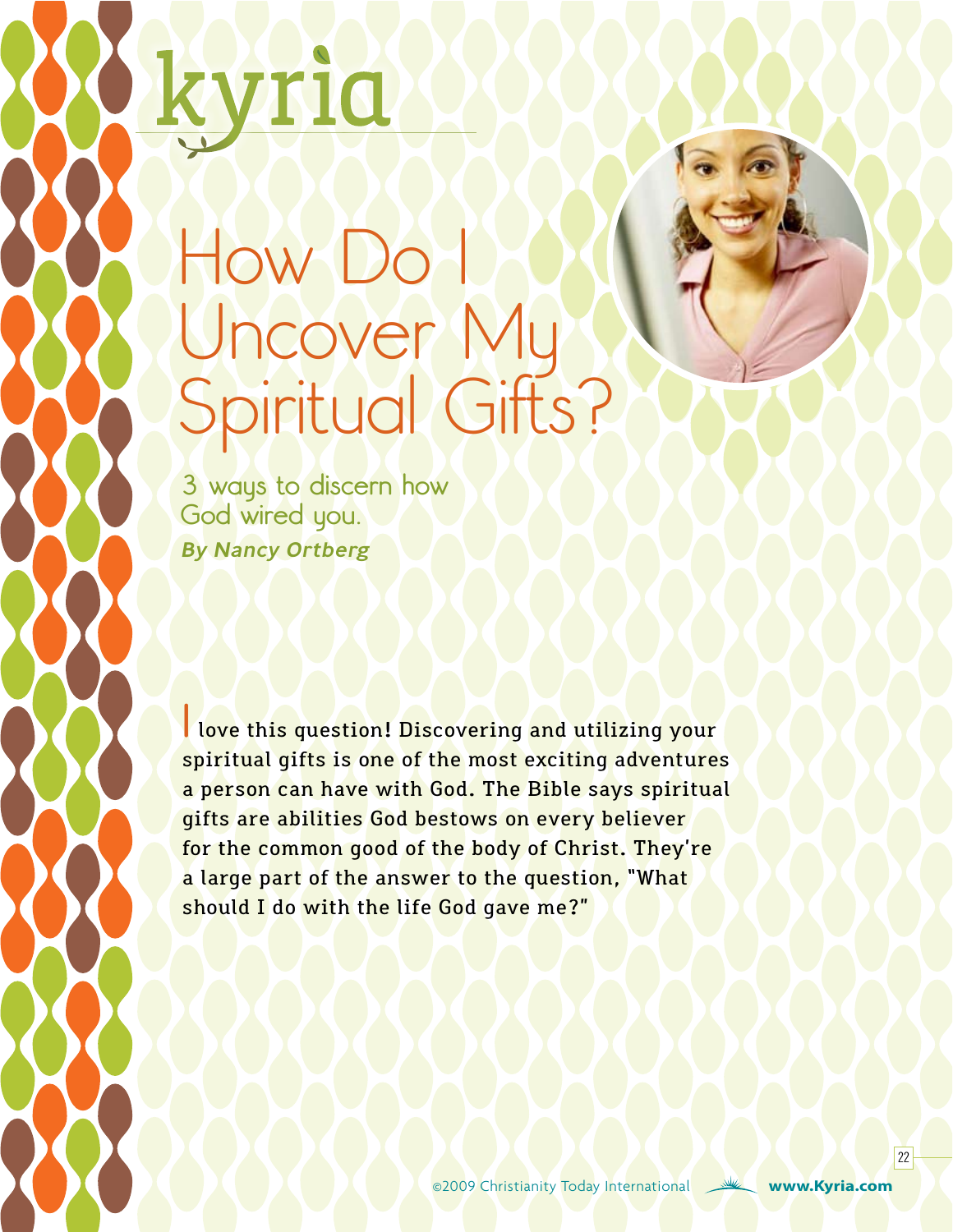### **Finding Your Purpose at Work How Do I Uncover My Spiritual Gifts?**

Passages like 1 Corinthians 12, Romans 12, and 1 Peter 4 go into specific detail about what these gifts are and how they should be used. It's clear every spiritual gift is a reflection of God's nature that you carry within you. And because your spiritual gift reflects God's design and direction for your life, you'll find great passion, joy, and satisfaction in expressing it. Your spiritual gift also will be a place of deep spiritual formation in your life, as God uses it both to powerfully connect you to him and to expose areas of your soul that need his forgiveness and redemption.

So here's a process to start:

**Pay attention.** Notice the things that energize you and seem to come naturally. Remember the quote from the movie *Chariots of Fire* when Eric Liddell explained to his sister why he was postponing his return to the mission field in order to race in the Olympics? "Because when I run, I feel the pleasure of God."

Every spiritual gift gives off clues. Your spiritual gift will cause you to react a certain way in a given situation. If there's a problem, people with the spiritual gift of shepherding will be immediately concerned that people are cared for and growing in Christlikeness as a result of the issue. Those with the gift of intercession (prayer) will immediately say, "We need to pray about this," while those with a leadership gift will begin looking at solutions for the problem.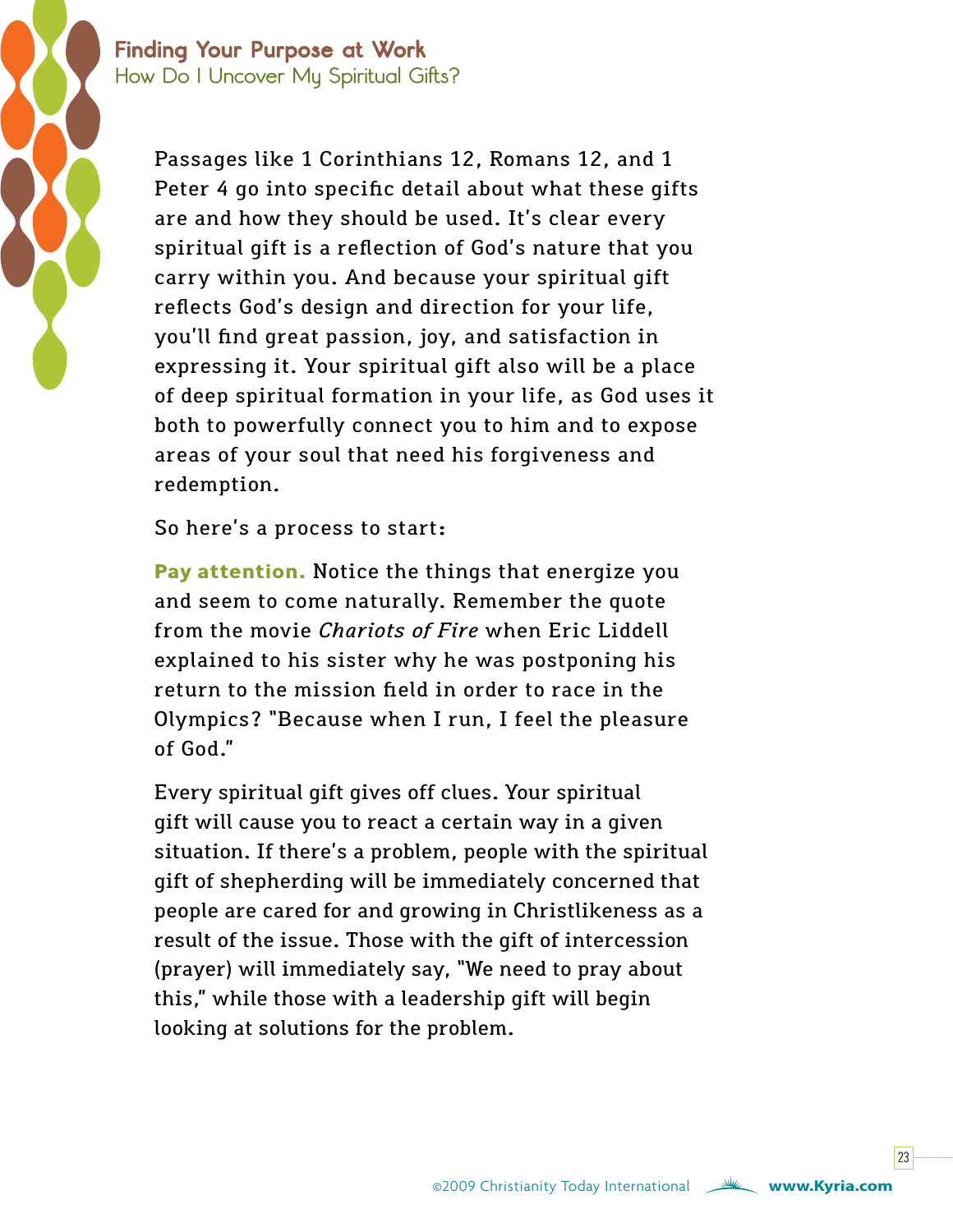### **Finding Your Purpose at Work How Do I Uncover My Spiritual Gifts?**

**Try.** Once you've gathered enough information to create a list of some possible gifts (perhaps gifts of mercy, evangelism, encouragement, or hospitality), exercise your options. A great place to start would be a volunteer position at your church. While you're trying it out, you'll start to discern whether you're good at it or not. Also, others will tell you!

When my kids were young, our church needed help in the nursery during the worship services. I volunteered for a three-month opening. I didn't feel the pleasure of God; the children didn't feel the pleasure of God. It was so not my spiritual gift. Part of learning what you're good at is having to go through the pain of learning what you're not good at.

As you try different things, you'll eventually find yourself engaged in something during which time flies and you find a deep sense of connection to God. Pick that road to continue your adventure.

**Develop.** In 2 Timothy 1:6, the apostle Paul encourages Timothy to "fan into flame the gift of God." We're responsible to develop our gifts. Perhaps one of the best ways to do that is to mentor someone who's just starting on this discovery process. People with the spiritual gift of wisdom are probably the best people to develop someone else with the spiritual gift of wisdom, and so on for each of the gifts.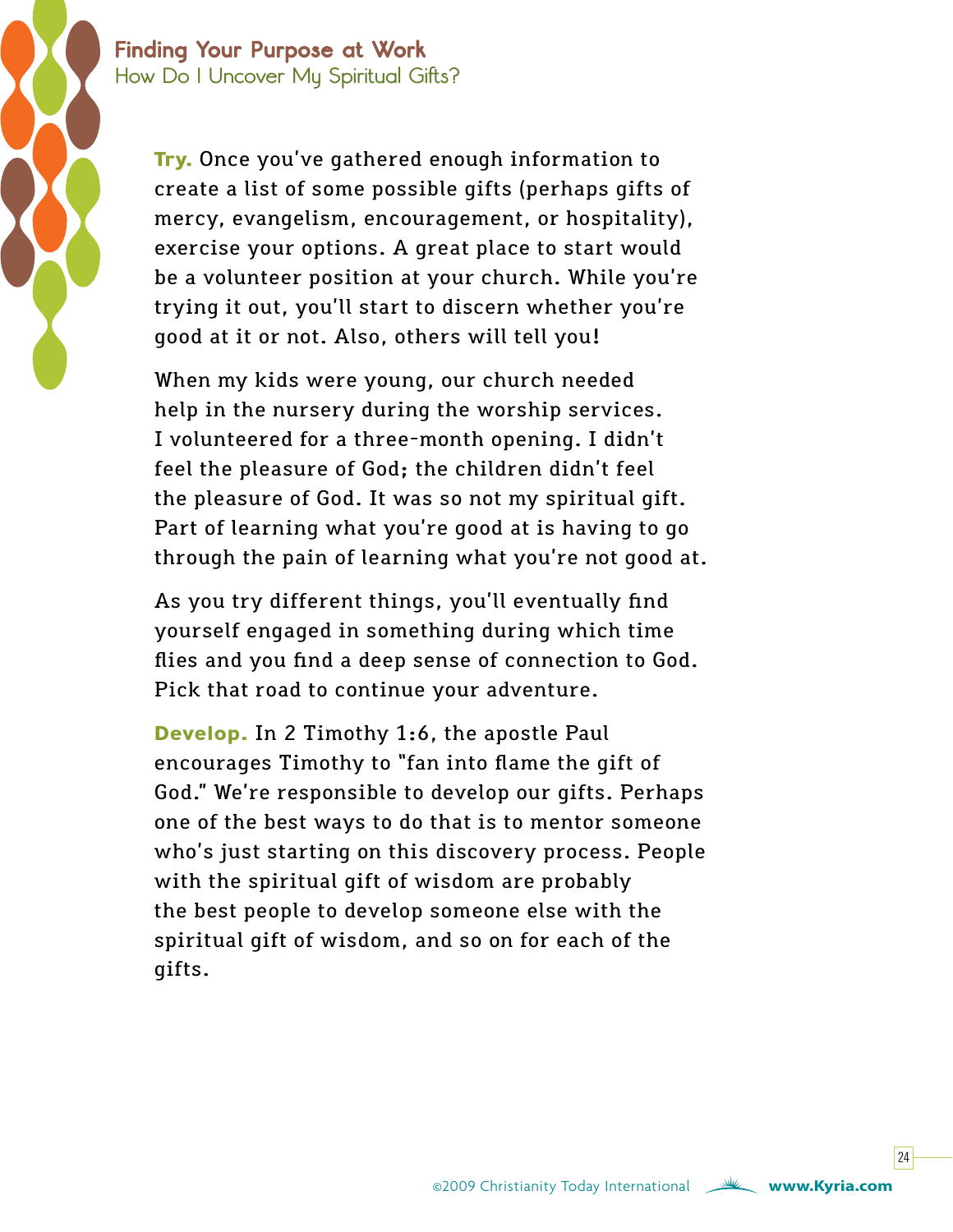

**Finding Your Purpose at Work How Do I Uncover My Spiritual Gifts?**

> It's remarkable how you can deepen your relationship with God as you uncover and live out the spiritual gifts he's bestowed on you. What could the church and our world look like if each of us used the gift God's given us?

*Nancy Ortberg is a church leadership consultant and popular speaker who lives in California with her husband, John, and their three children.*

*This article first appeared in* Today's Christian Woman*, January/February 2007.* 

### **Reflect**

£ *Read 1 Corinthians 12, Romans 12, and 1 Peter 4 to explore what spiritual gifts there are and how they should be used. As you read these passages, what clues can you find in your own life that point to your spiritual gifts?*

£ *In what areas have you already exercised your spiritual gifts? What was the outcome? If you had to make a guess, what would you say are your spiritual gifts?*

**•** If you could choose someone to help mentor you in *your spiritual gifts, who would you choose? Who can you identify in your life to mentor and help "fan into flame" their spiritual gifts?*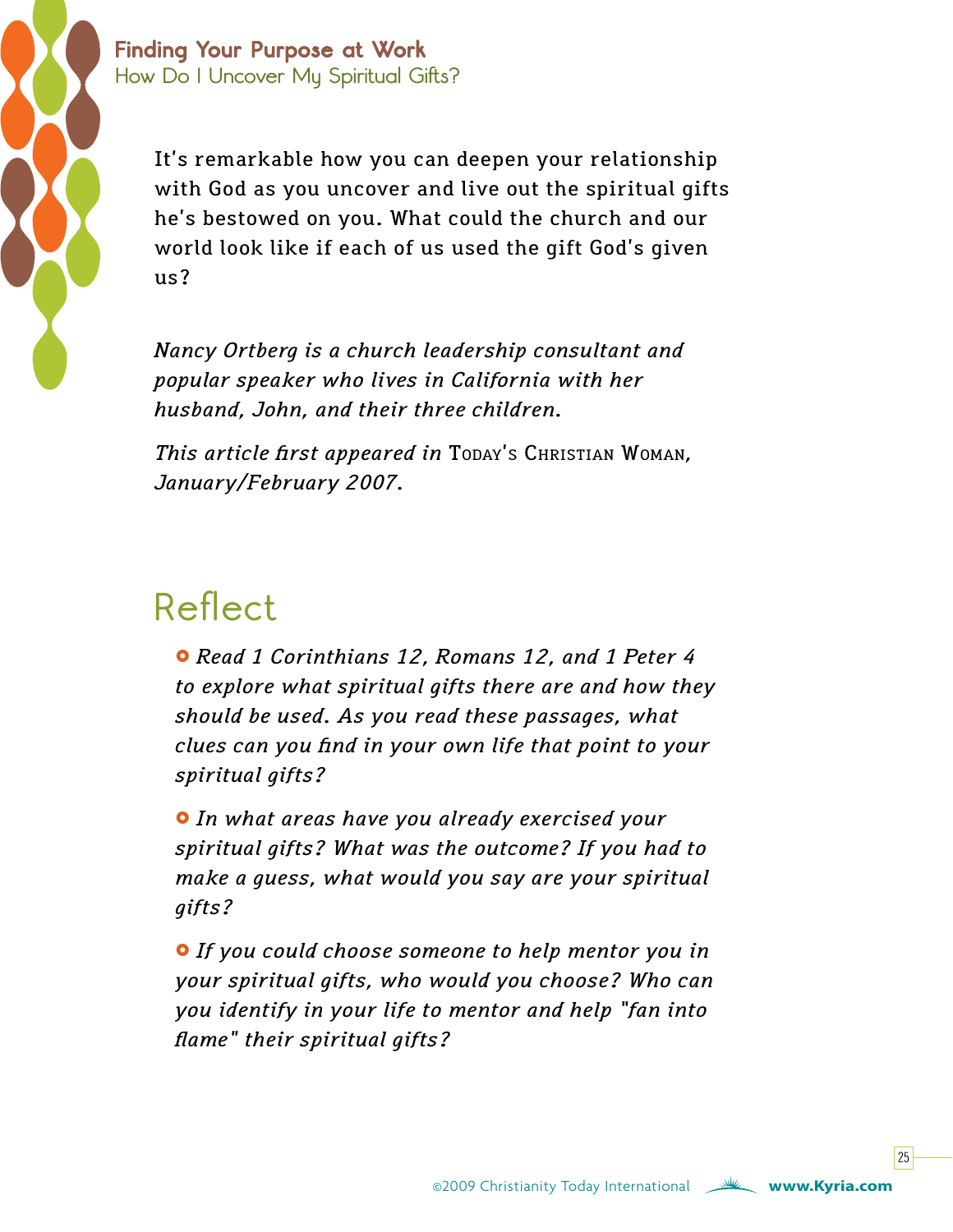# <span id="page-25-0"></span>Some Days I Hate This Job!

**Ways to cope with workrelated frustrations** By Holly Green

You've had it with your job. You're overworked, underpaid, and burned out. Take heart! You're not alone. Whatever our occupations, we all have occasions when we're fed up. Before you hand in your resignation letter and rewrite your resume, consider these ideas for coping with work-related frustrations.

**Battle Boredom.** Is your job tedious? Take on additional duties. Assist someone proficient in a skill you'd like to learn. Work at upgrading your skills to be eligible for more interesting responsibilities.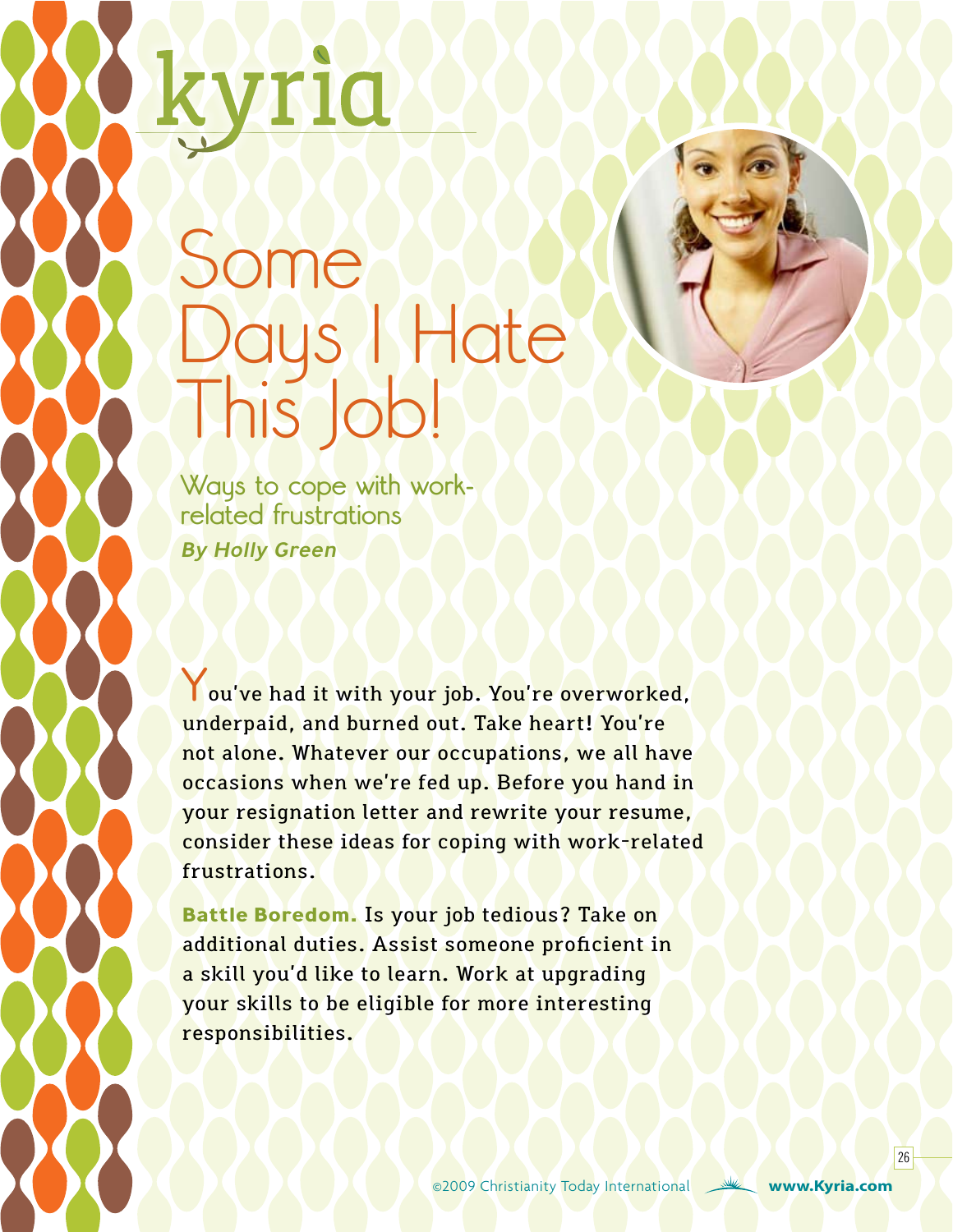

### **Finding Your Purpose at Work Some Days I Hate This Job!**

**Set Priorities.** If you panic under a heavy workload, organize your time so you do the essential work first and save the less urgent for last. Keep a checklist and mark off tasks completed.

**Repair Relationships.** Most unhappiness at work stems not from the job itself but from relationship conflicts. Is there a person with whom you don't get along? Then confront the problem head on. It's difficult, but try something like, "I feel things aren't right between us. I'm sorry for anything I did. Can we start over?"

**Find a Confidant.** Share job frustrations with a mature person outside the work environment. Look for someone who keeps confidences well and offers sympathy but also holds you accountable to work on solutions to your problems.

**Expand Your Interests.** Remember, work is only one aspect of your life. Don't expect it to meet your every need. Put your energies into a variety of relationships and activities—family, friends, church, classes, clubs, community service.

**Watch for Lessons.** Keep your eyes open for what the Lord wants to teach you. He can turn bad times into opportunities for growth. If you are being treated badly, for example, use it to learn to treat others well.

**Let God Use You.** Have you considered that he has put you in your job for a reason? Be his instrument to make a difference where you are. Don't ask for relief; ask to be the one who brings relief to others.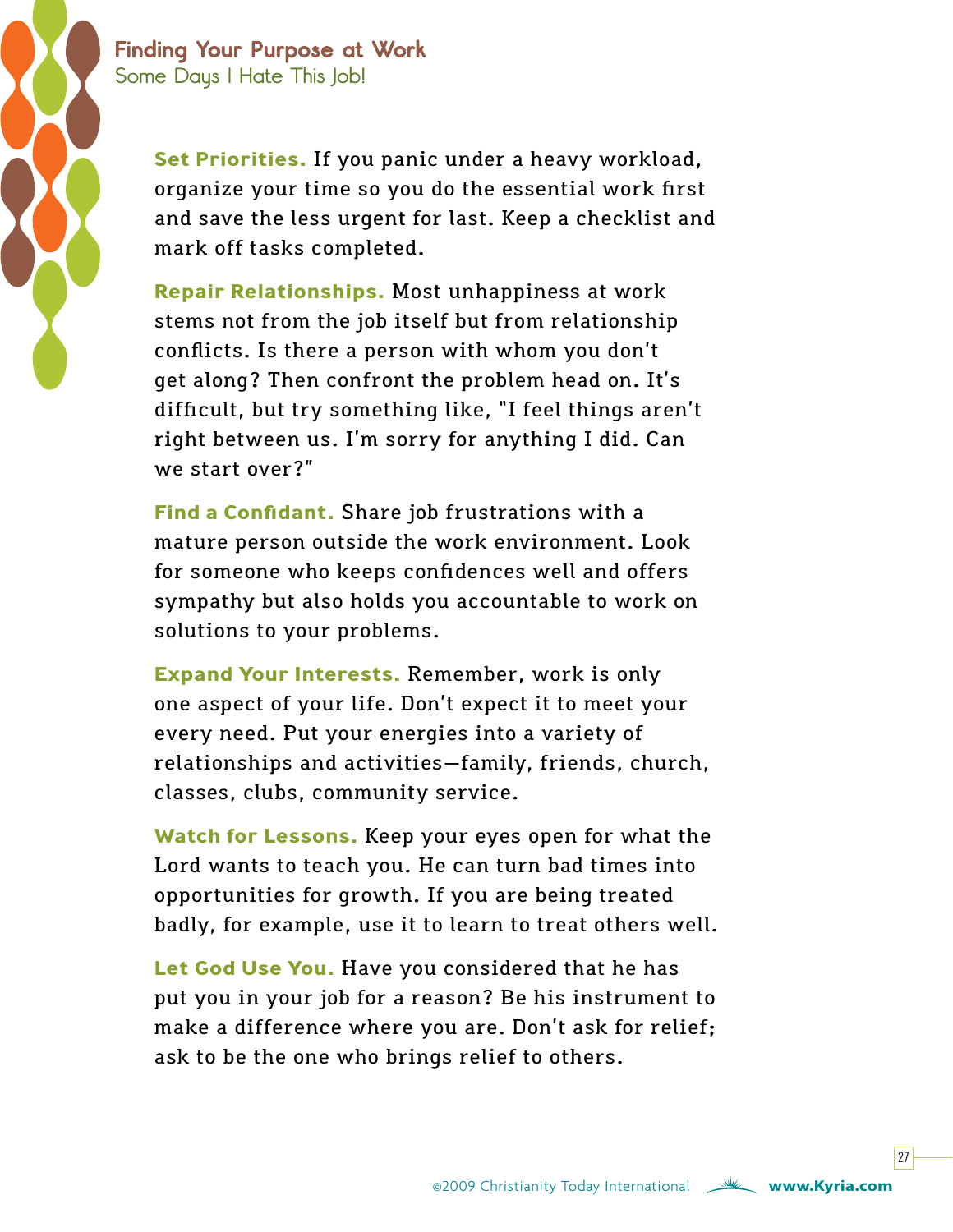

**Finding Your Purpose at Work Some Days I Hate This Job!**

> **Take Inventory.** Just how bad is your situation? Write down the pros and cons of your position. Does one list balance the other? This may help you determine whether you are well-suited to your work, or whether the job really isn't a good fit and it's time to change.

*This article first appeared in the January/February 1991* Today's Christian Woman *magazine.*

### **Reflect**

£ *The author states, "Most unhappiness at work stems not from the job itself but from relationship conflicts." In your experience, has this been true? If you are currently disenchanted with your job, which work relationships might be contributing to your unhappiness? What could you do to fix this?*

£ *In what other areas of your life do you wish you had more balance? What activities would you like to make time for outside of work?*

£ *Why do you think God has allowed you to be in the work position you're in? In what ways do you see him using you to help others? How do you see God using your position to grow you?*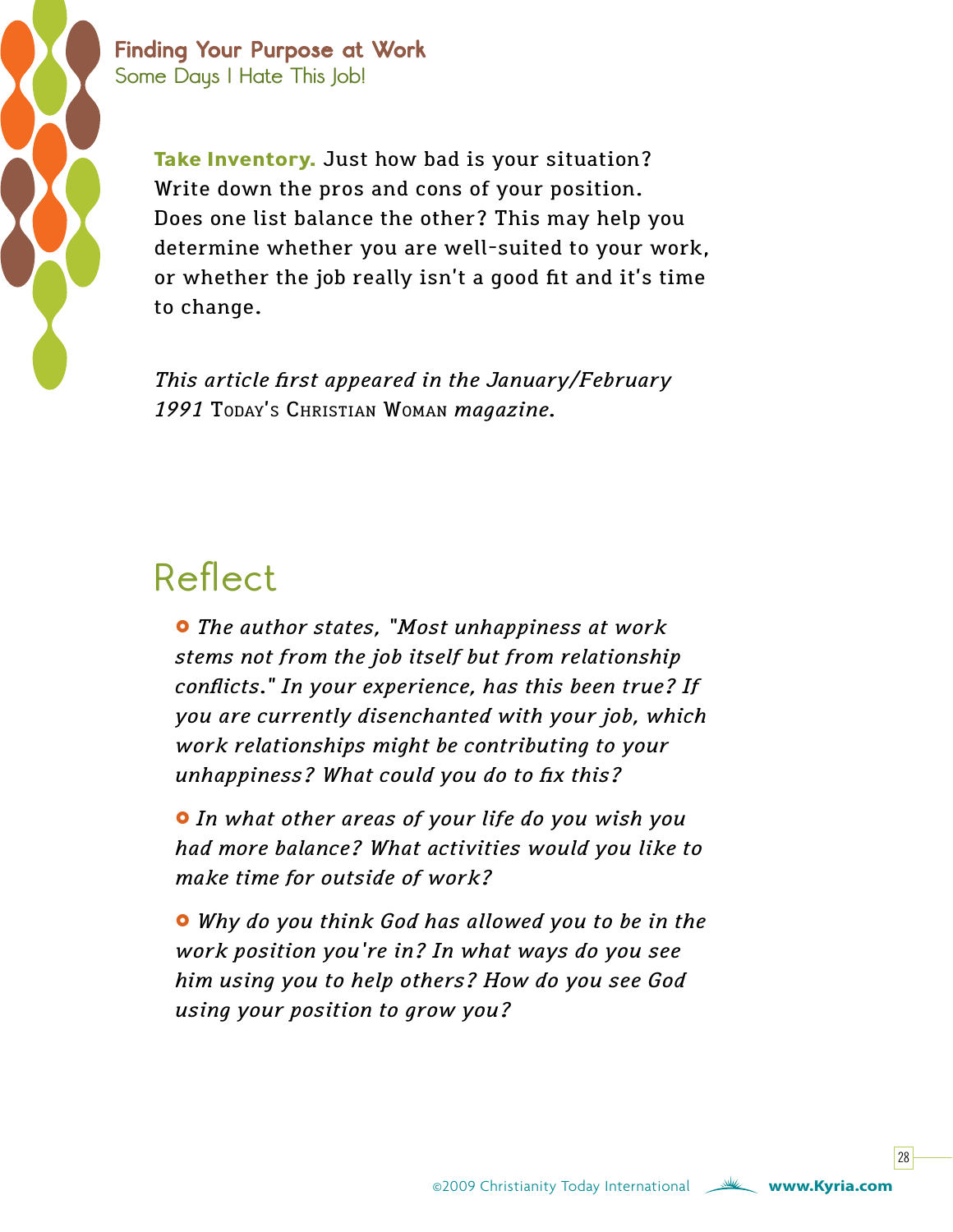# <span id="page-28-0"></span>Gutsy Single Girls

TIO

**Meet eight women who tackled their dreams all by themselves.**

By TCW readers

**I**t's never easy to go after a big goal in life, but doing so alone can be an even greater challenge. So we were impressed by the courage and determination of these eight accomplished single women. May their stories of solo feats inspire you to greatness as well.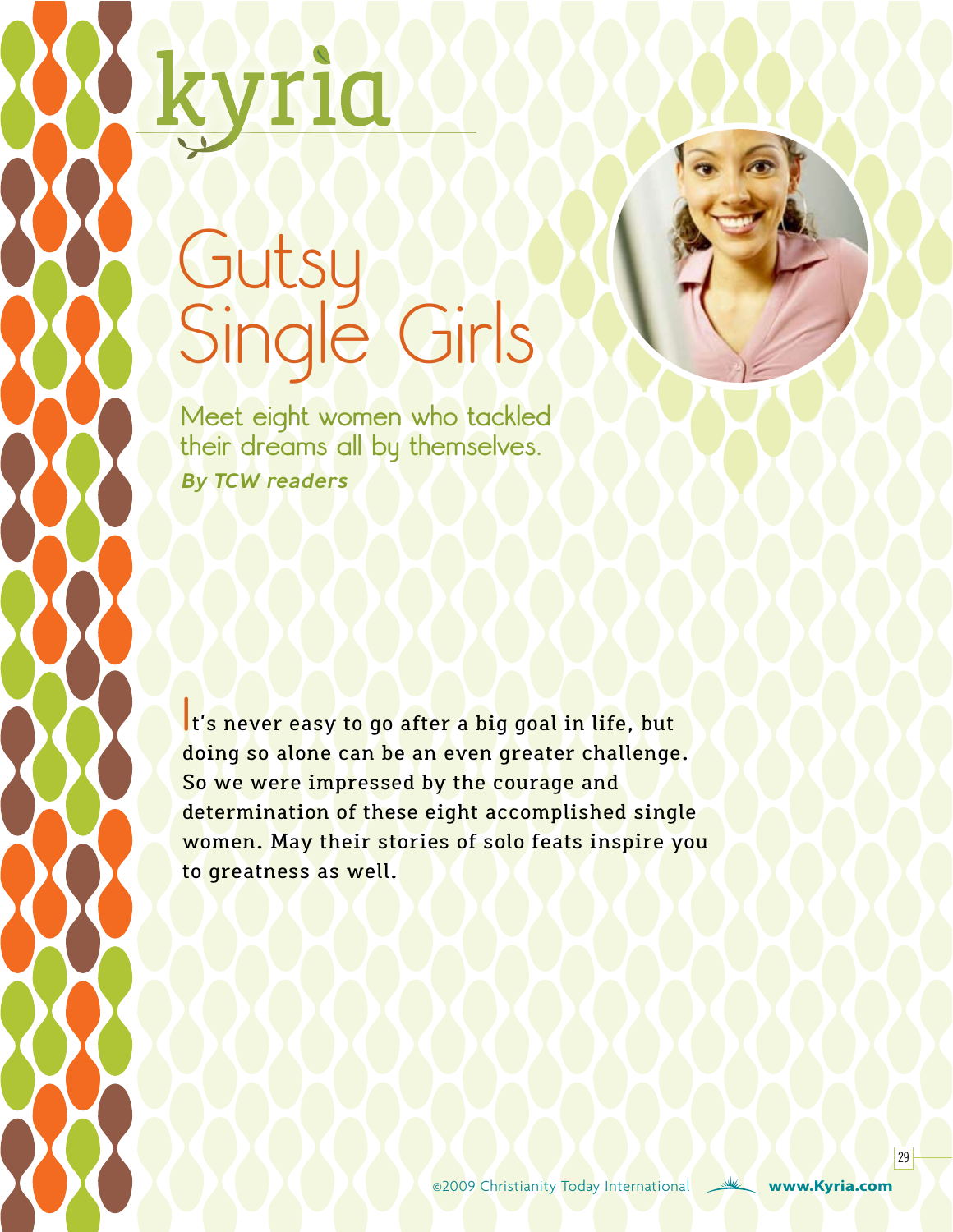

### **Finding Your Purpose at Work Gutsy Single Girls**

### **A Shop of Her Own**

While I was growing up, I watched my parents start and grow their own businesses—and I occasionally dreamed of having my own little store one day. After college and seven years of working at a public relations agency, I started working full-time for my mom's store, an upscale lingerie and gift boutique called Knickers of Glen Ellyn. When it came time for my parents to retire, they sold Knickers to a new owner, I found a job elsewhere, and a few years later the store closed.

It was totally God's timing when I walked by the empty storefront one day and began dreaming of bringing back to life the store my mom had created and I'd helped run for five years. I spent the next week prayerfully putting together a business plan, meeting with small business advisers, working out the financial details, and making the tough decision to quit my job. It was a huge risk to take as a single woman, as this would be my only source of income in tough economic times. Despite my fears, two months later I had my grand opening.

Today, Knickers has been up and running for a year and a half. I've given the store my own flourishes, and I love being my own boss. It's been a gift from God to finally have a shop of my own.

### *Kathryn Hudson, Illinois*

### **Rallying the Troops**

This past year, after having similar conversations with several single Christian female friends, we realized there's a serious lack of books, conferences, and other resources geared directly toward our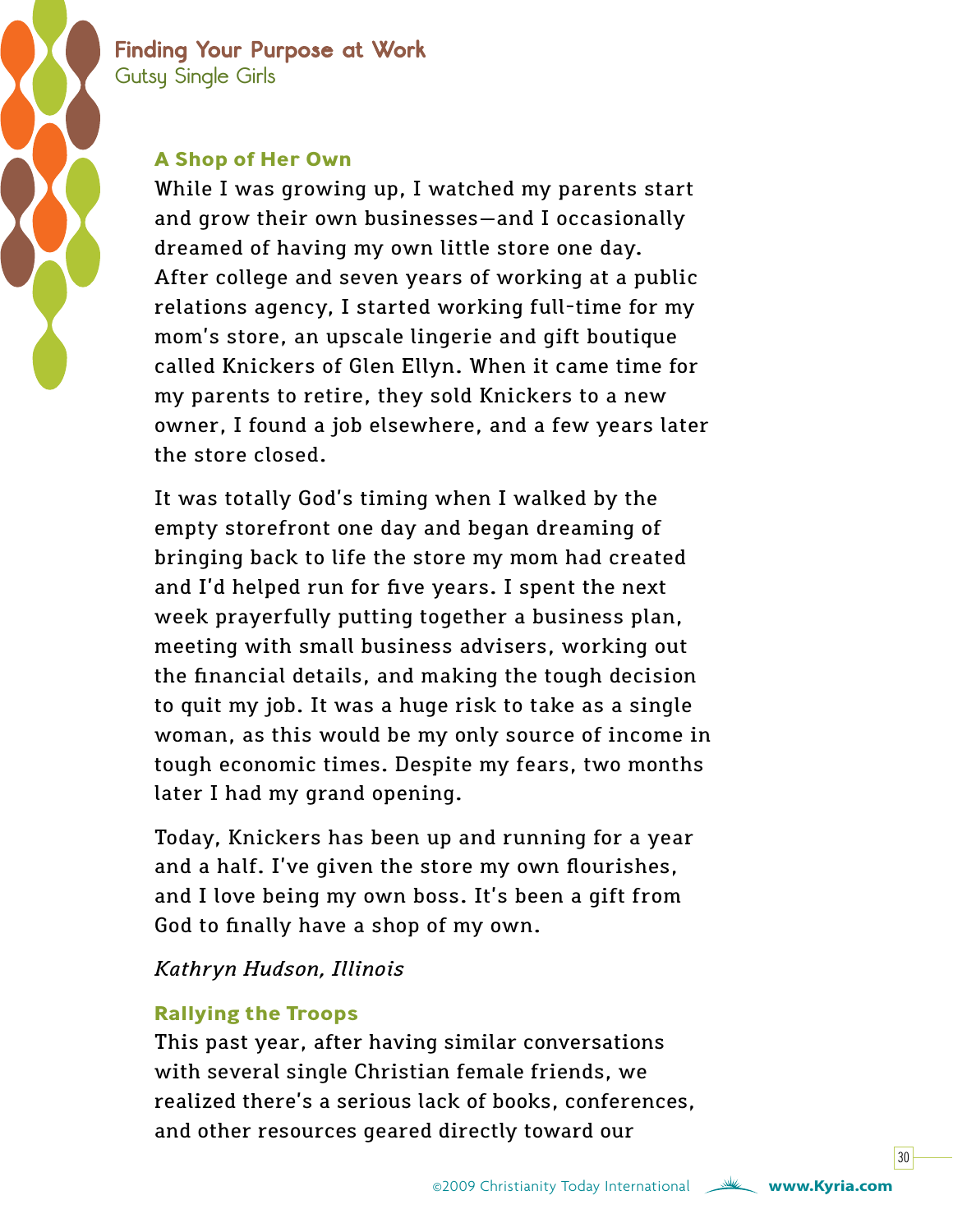### **Finding Your Purpose at Work Gutsy Single Girls**

demographic. So we decided to do something about this need ourselves. We assembled a board of dynamic single Christian women, and Here Now! Ministries was born. Last year, we developed a website (**[www.](http://www.here nowonline.org) [here nowonline.org](http://www.here nowonline.org)**) full of great resources—including articles, an e-mail newsletter, website links, and books about the many topics related to being a single Christian woman. We also hosted our first conference. Nearly 50 women from 10 different states joined us for a great day of growth, encouragement, and laughter.

God showed us just how willing he is to use our little to make much and to encourage others, and he reminded us just how much he loves us single gals. Forming a new non-profit organization from the ground up has been both scary and exciting, but we continue to learn and grow. Planning for our next fall conference is underway, and we look forward to seeing where God will take us next.

*Teishetta B. Daniel, Illinois, and Phyllis Nsiah-Kumi, Ohio*

### **Starting Over**

I never dreamed I'd end up a divorced mom with three teenagers. After almost 20 years of marriage and being a stay-at-home mom, I was launched into the work world. I'd already completed my undergraduate degree in business administration years earlier, so at least I had that under my belt. I started out as an accountant for a small printing company. Then I worked as an office manager for my divorce attorney (doesn't God work in mysterious ways indeed!). I'm now a business administrator for a large church, and I love my work.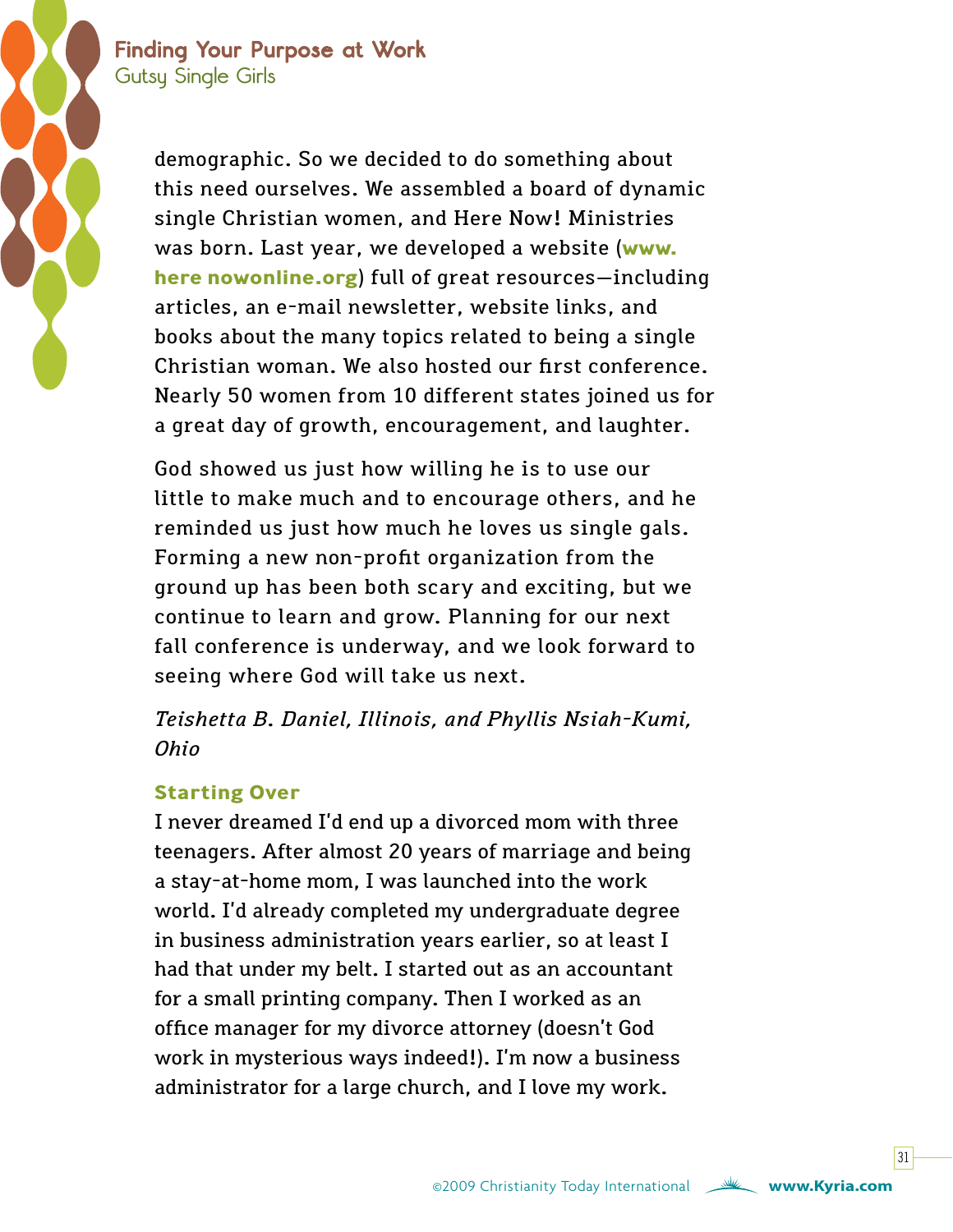

### **Finding Your Purpose at Work Gutsy Single Girls**

I've come to understand that God had a plan for my life all along. I don't believe divorce was his idea, but he walked with me through that painful period of my life and has brought me to a place of peace and joy.

*Kathleen E. Cook, Georgia*

This article first appeared in TODAY's CHRISTIAN WOMAN *magazine, March/April 2004.*

### **Reflect**

£ *Whether you're single or married, if you were to start your own business, what would it be? Why does this particular business appeal to you?*

£ *Which of these ventures is most inspiring to you? What traits do you think each of these women possesses to enable them to launch the ventures they did?*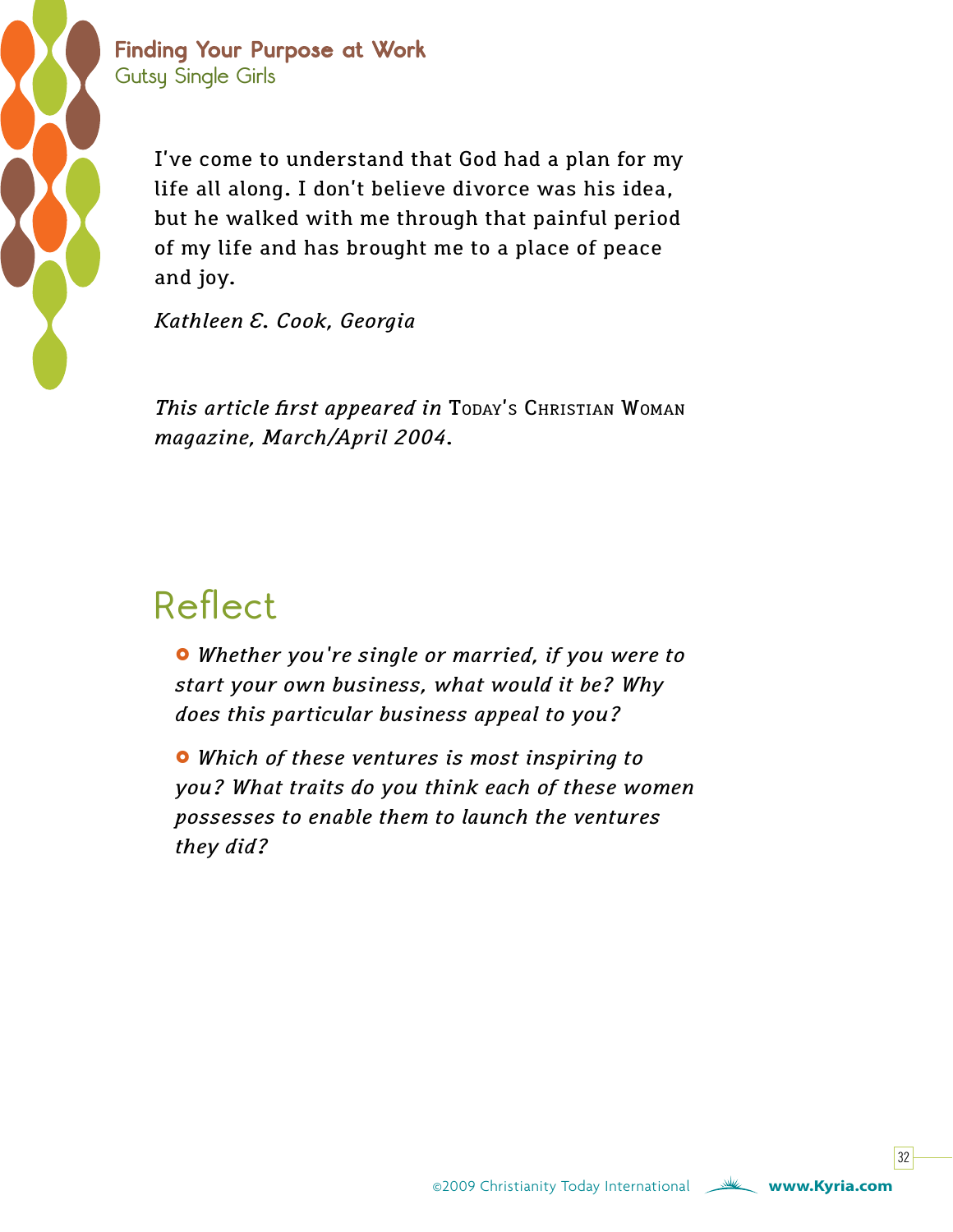# <span id="page-32-0"></span>Working  $165$

**5 surprising ways you can survive and thrive—in your job.** By Verla Gillmor

uring my early years as a journalist, I was given the opportunity to work as a general assignment reporter for NBC's powerful 50,000-watt radio station in Chicago. The job catapulted me into broadcasting's big leagues, and I was determined to work hard, think smart, and wow everybody with my excellent reporting skills.

One of my first assignments was a "breaking" news story of a pleasure boat sinking in a storm on Lake Michigan. Several passengers drowned. The Coast Guard dramatically rescued the rest. I raced to the scene, where a Coast Guard cutter was bringing survivors ashore, interviewed anyone who would talk to me, then hurried back to the station to get the story on the air as quickly as possible.

 $33<sup>1</sup>$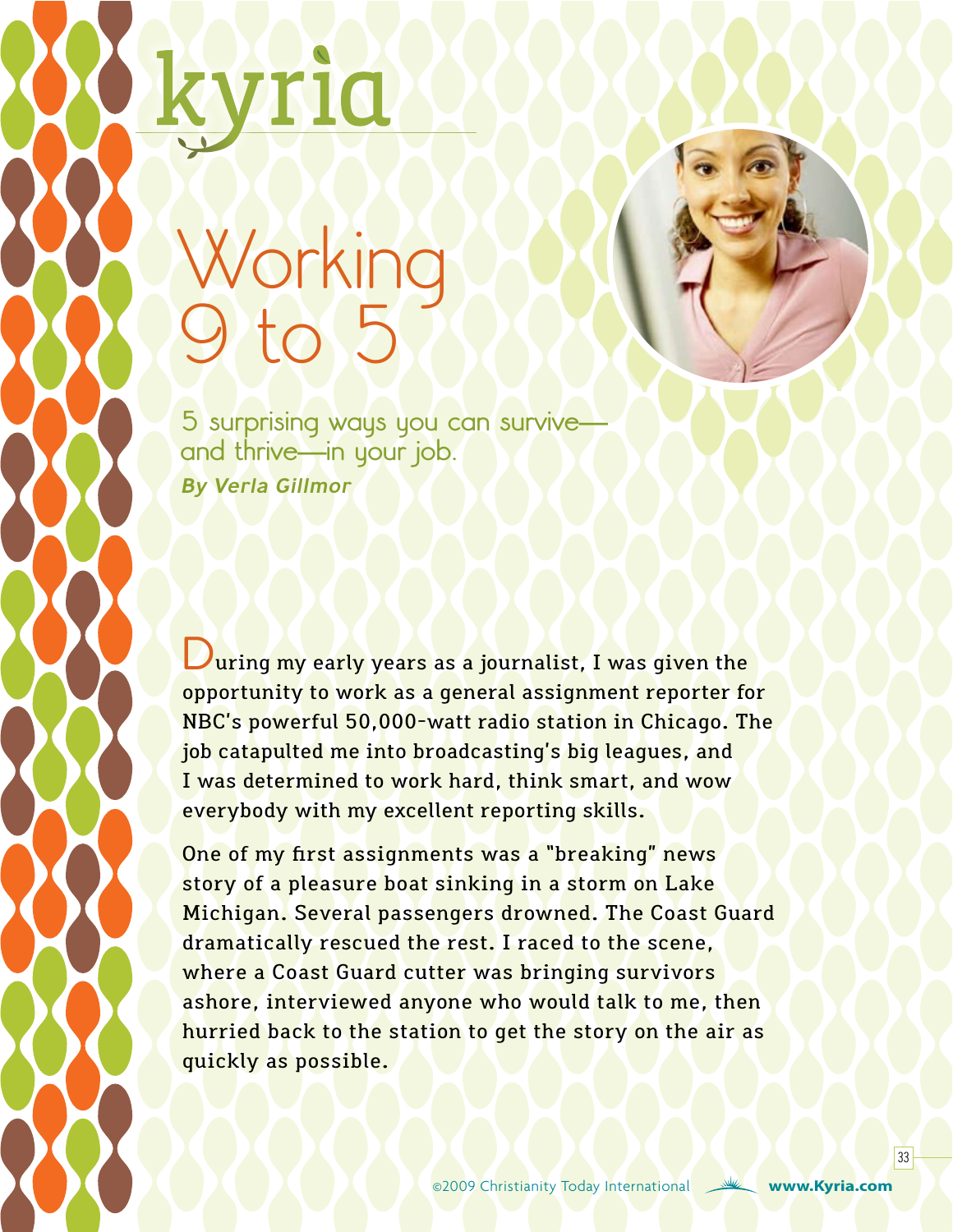

My editor, a crusty fellow with more than 20 years at NBC, had a reputation for making the lives of on-air staffers as miserable as possible—especially the women. Humiliation and intimidation were his weapons of choice.

As I scrambled to finish my report for the fastapproaching newscast, he seized on the fact I'd failed in my rush to file the story—to get the Coast Guard spokesman's first name. It was a careless error on my part, but not one that merited what happened next.

The editor stood in the middle of the newsroom in front of about a dozen people and began to shout insults at me in the ugliest display of meanness I'd ever experienced. I stood facing him like a deer caught in the headlights and silently prayed, *Dear God, don't let me cry.* Finally, he turned and stalked out of the newsroom.

I was so stunned, I started to shake. As I walked into a side office to privately regain my composure, I thought, with deep resignation, *This is just part of the job. Guess I'll have to pray and "hang in there" until this passes.*

Now, with the hindsight of 35 years in the marketplace, I've learned no one has a "perfect" job. But I've also discovered—the hard way—that there are alternate ways to handle the inevitable workplace conflicts or stresses we all encounter. The surprising news is that the five problem-solving tips below don't depend on anyone's cooperation but your own!

### **1. Identify the Real Problem: Is It You?**

Much as I hate to admit it, some job stress is selfinflicted. My first memory of this was a situation that began quite innocently.

©2009 Christianity Today International **[www.Kyria.com](www.kyria.com)**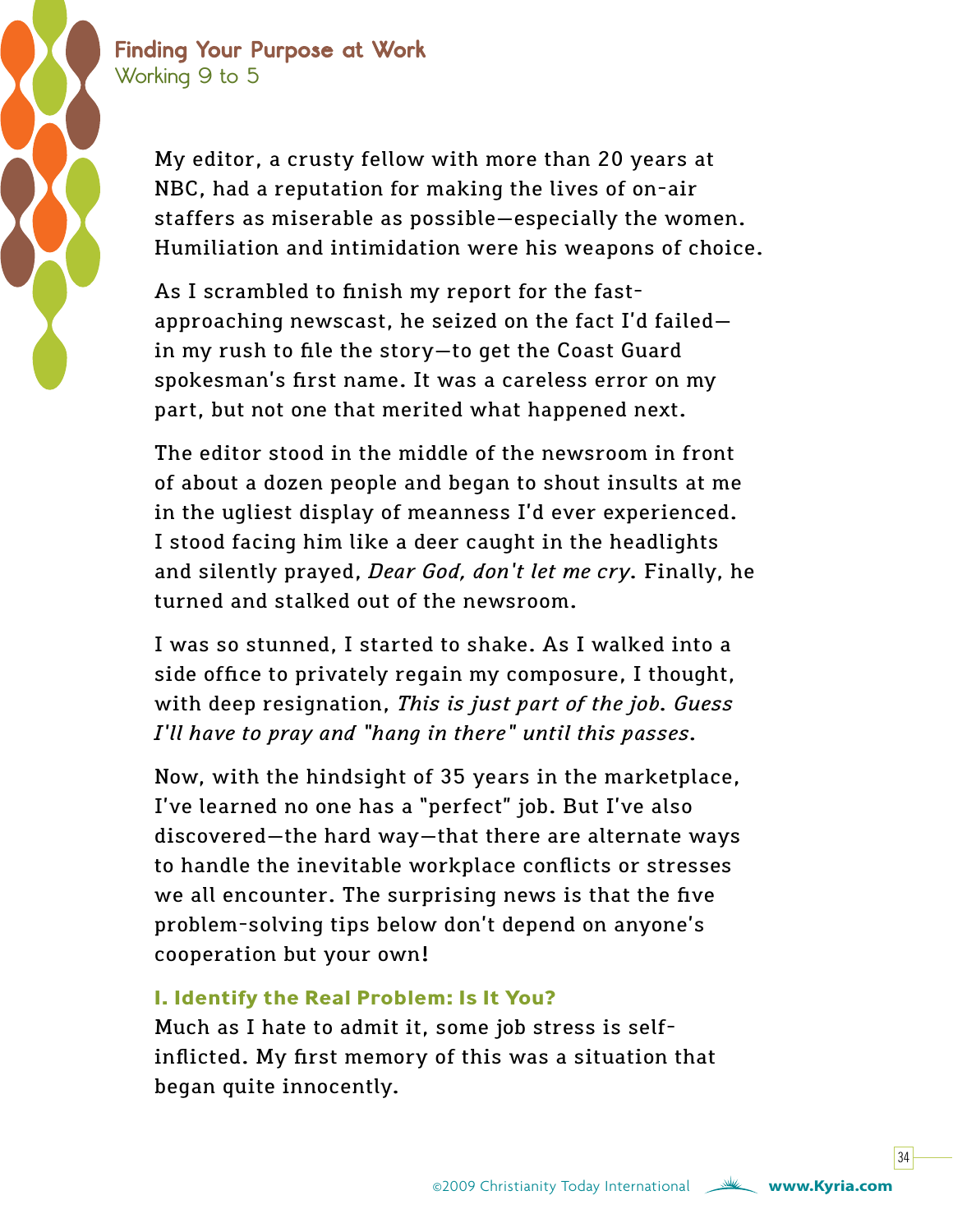> I clipped out a business-related magazine article to give to my boss. I'd run across the article the night before while thumbing through a magazine for relaxation. He was delighted and urged me to continue to pass along anything I thought might be useful. His praise felt so good, I started scanning magazines I never would have read, searching for more articles. They were such a hit, he decided the practice should be formalized into a daily briefing book distributed to senior staff.

> What started as a casual gesture became a major project on top of my regular duties. No one offered to help, and I didn't ask for any. I relished the affirmation and couldn't bear the thought of handing it off to someone else. That didn't stop me, however, from harboring anger and resentment over the added work.

It wasn't until much later that I realized the problem wasn't the workload. The problem was me—my need for affirmation, my penchant for people-pleasing, my reluctance to ask for help.

When you clarify exactly what the issue is behind your workplace stress, it can lessen your sense of victimization, even if the revelation isn't particularly welcome.

*SELF CHECK:* What is the main source of my workrelated stress? How am I contributing to the problem?

### **2. Take Charge of Your Attitude**

How many times have you sat in the employee lunchroom with coworkers when a person starts to complain about a change in the office hours, the vacation schedule, or the telephone rotation? Within five minutes, everyone sitting around the table feels obliged to chime in

 $35<sup>1</sup>$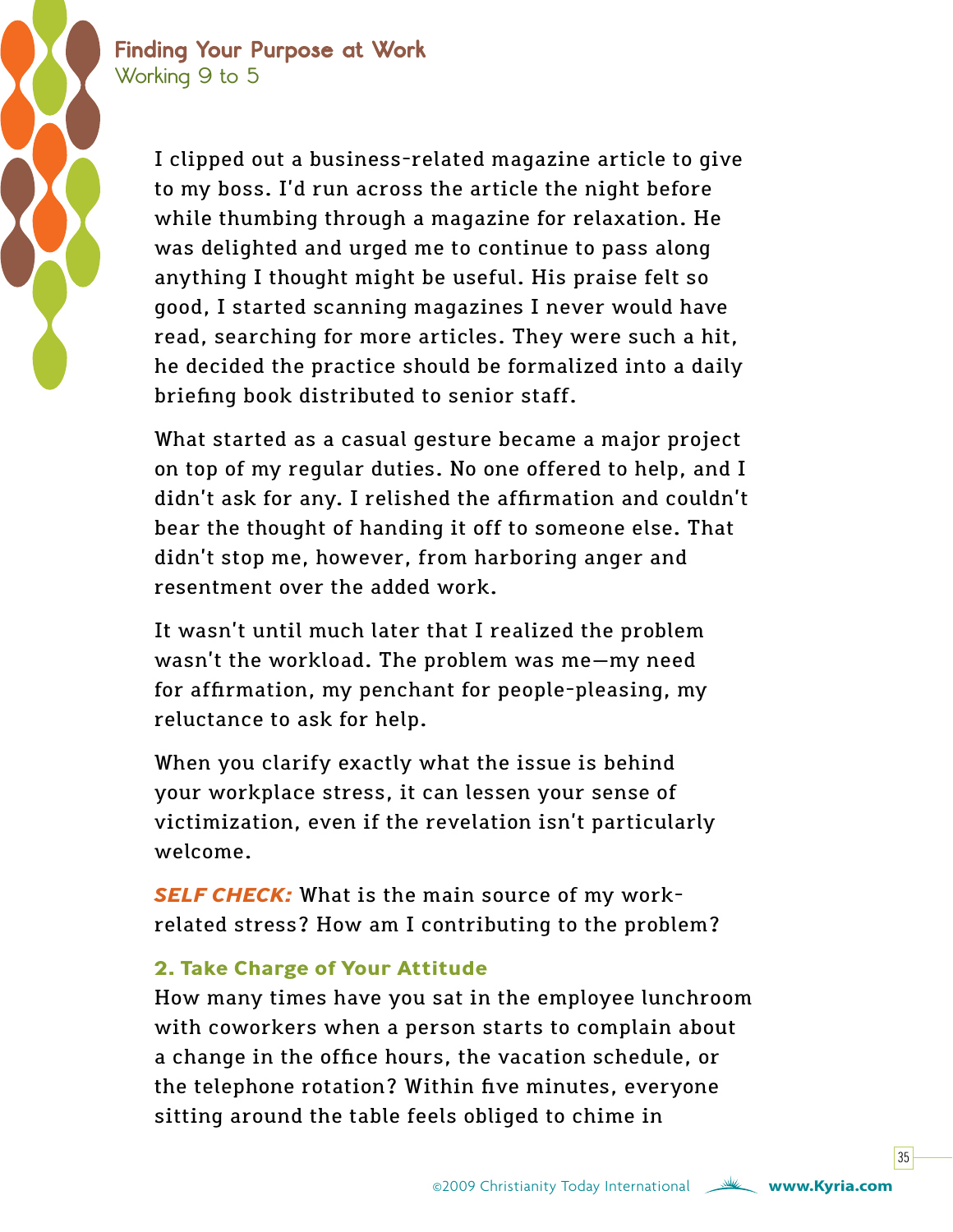> with their own litany of job gripes. Complaining is contagious. It's hard not to become a carrier.

Complaining gives the appearance of offering relief—a chance to vent. But rehashing a stressful situation in a setting that offers no opportunity for correcting the problem takes emotional energy and doesn't change the problem. In fact, it can make a problem seem worse than it is.

The Bible says, in essence, to save your breath. Jesus reminds us in Matthew 12:36 that someday we'll have to answer for every careless word we've ever spoken. So vow instead to be a carrier of the fruits of the Spirit: love, joy, peace, patience, kindness, goodness, faithfulness, gentleness, and self-control (Gal. 5:22– 23). If you have a suggested solution, go to the person with the power to execute the solution, and make your case. Relish being part of the solution, not part of the problem.

**SELF CHECK:** Who is the appropriate person with whom to discuss this? Is there another way I can look at this situation? What can I do to help eliminate this stress rather than rehash it?

### **3. Sort Out What Can and Can't Change**

If you're a person who loves clear instructions and an even flow of work, then working in an advertising agency or a sales office full of hard-charging free spirits is definitely migraine material. Since it's doubtful that your environment's going to change, any change must take place in you.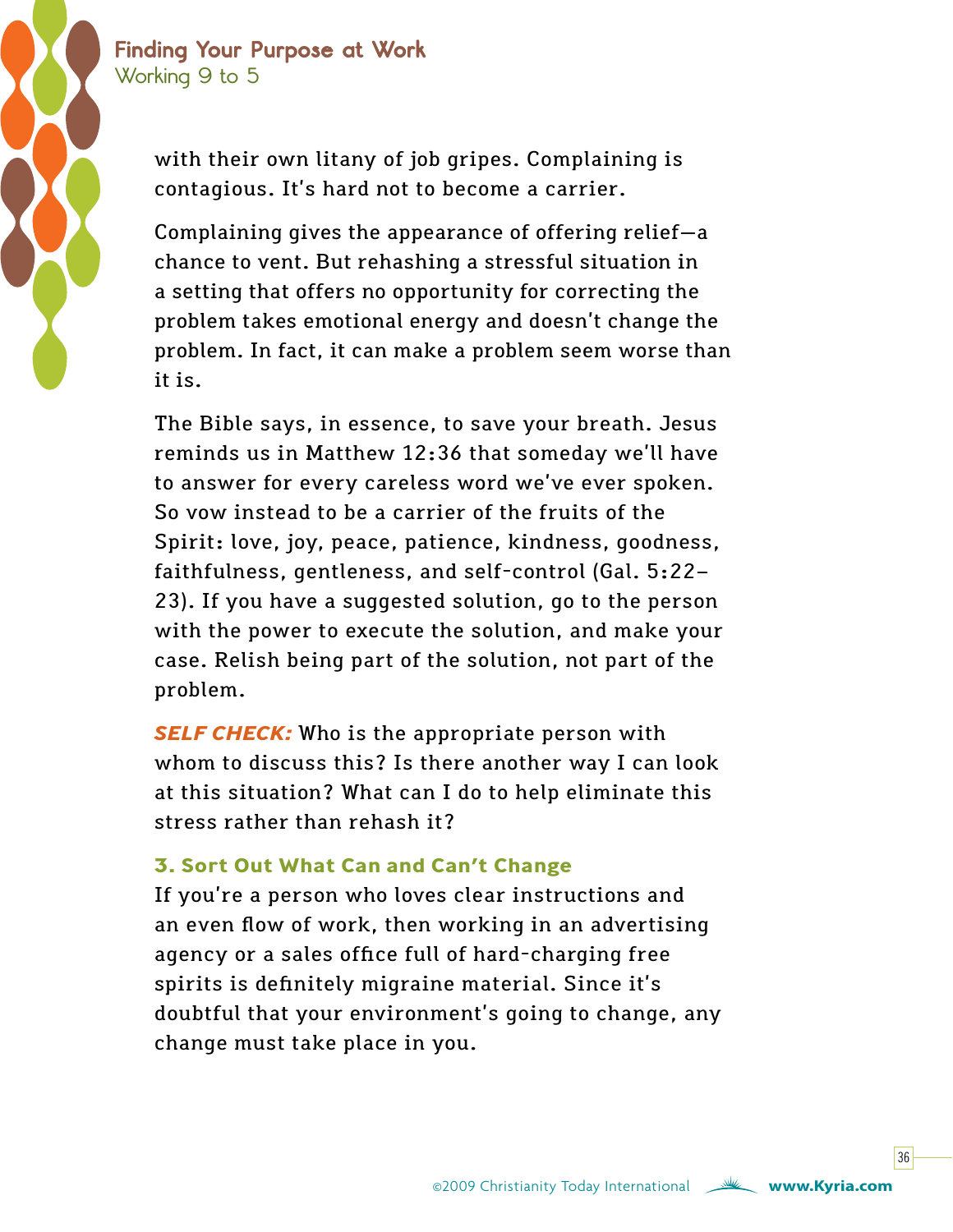> I was totally clueless about this concept of "job fit" until, as a young adult, I temped for three months in an office where the median age of the employees was 55 and the office mantra was, "We've always done it this way."

My boss held a brainstorming session to discuss ways to "fast track" a particular project. I'm a bigpicture idea person and joyfully showered him with suggestions. He didn't like any of them. In fact, he thought I was a little too innovative for my own good.

I eventually learned he really didn't want to improve things or use this project as an opportunity to implement permanent change. That might expose the reality that his time-honored procedures had been ineffectual all along. Rather, he chose a temporary maneuver to get us through the project, after which things could return to "normal."

I had two choices—neither of which I liked. I could stay—and stuff down all the gifts and talents God wrote on my DNA so I wouldn't be seen as a troublemaker. Or I could leave and find a more compatible job.

We always have choices. The question is whether we like the choices we're given. I didn't want to leave; I wasn't the problem. The reality, however, was that they weren't going to change.

**SELF CHECK:** What's within my power to change about my situation? If nothing changes, can I stay and still be true to myself, as God created me? If I should leave, what needs to happen for me to be prepared?

©2009 Christianity Today International **[www.Kyria.com](www.kyria.com)**

 $37<sup>1</sup>$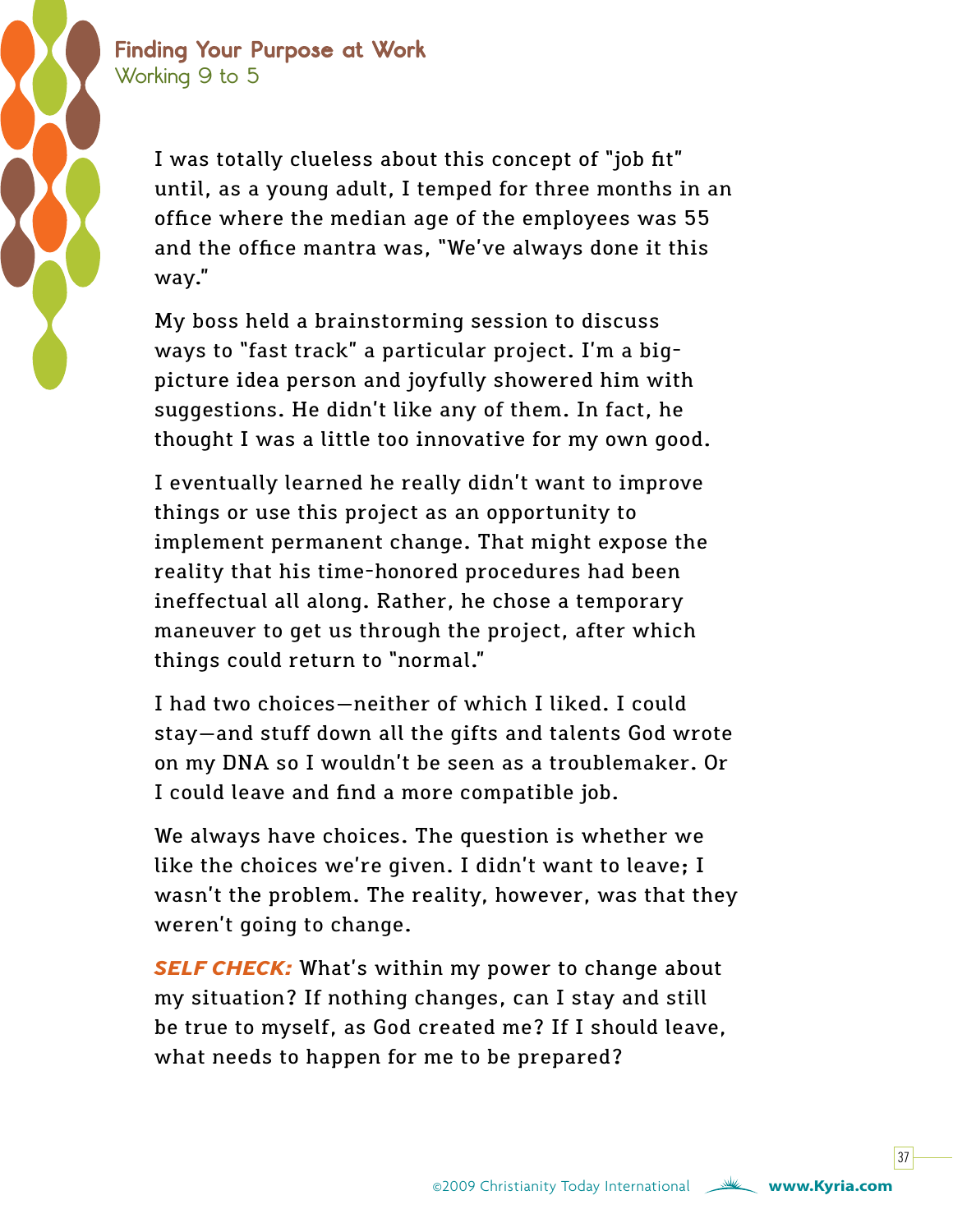

### **4. Detach from the Problem**

I once worked for a large corporation in a job that required me to prepare month-end reports with input from other people. Every month, despite clearly defined deadlines, the information came to me at the last minute. I always ended up staying late on Friday night to complete the report while everyone else was off enjoying their weekend. I was certain my colleagues' failure to meet the deadline was a form of thoughtlessness toward me and carelessness toward their job. It felt personal.

One day a coworker said to me in frustration, "You know, the reason this information is always late is because the cycle for capturing this data is totally out of sync with the deadline for the report. Is there any reason why the report can't be due the 5th of the month instead of the 1st? Then, meeting your deadline would be no problem."

It turned out my boss didn't care if it was the 5th or even the 10th of the month, as long as it came in on time every 30 days. I sheepishly abandoned my paranoia and feelings of rejection. It wasn't personal after all.

Is your reaction to a stressful situation disproportionate to the circumstances? Maybe it's a sign something else is going on. In this particular situation, I realized my job responsibilities had nearly doubled over the last 18 months. It wasn't just the monthly reports—it felt as though my whole job had run amok! I couldn't see the real problem until I was forced to step back and look at the situation as a detached observer.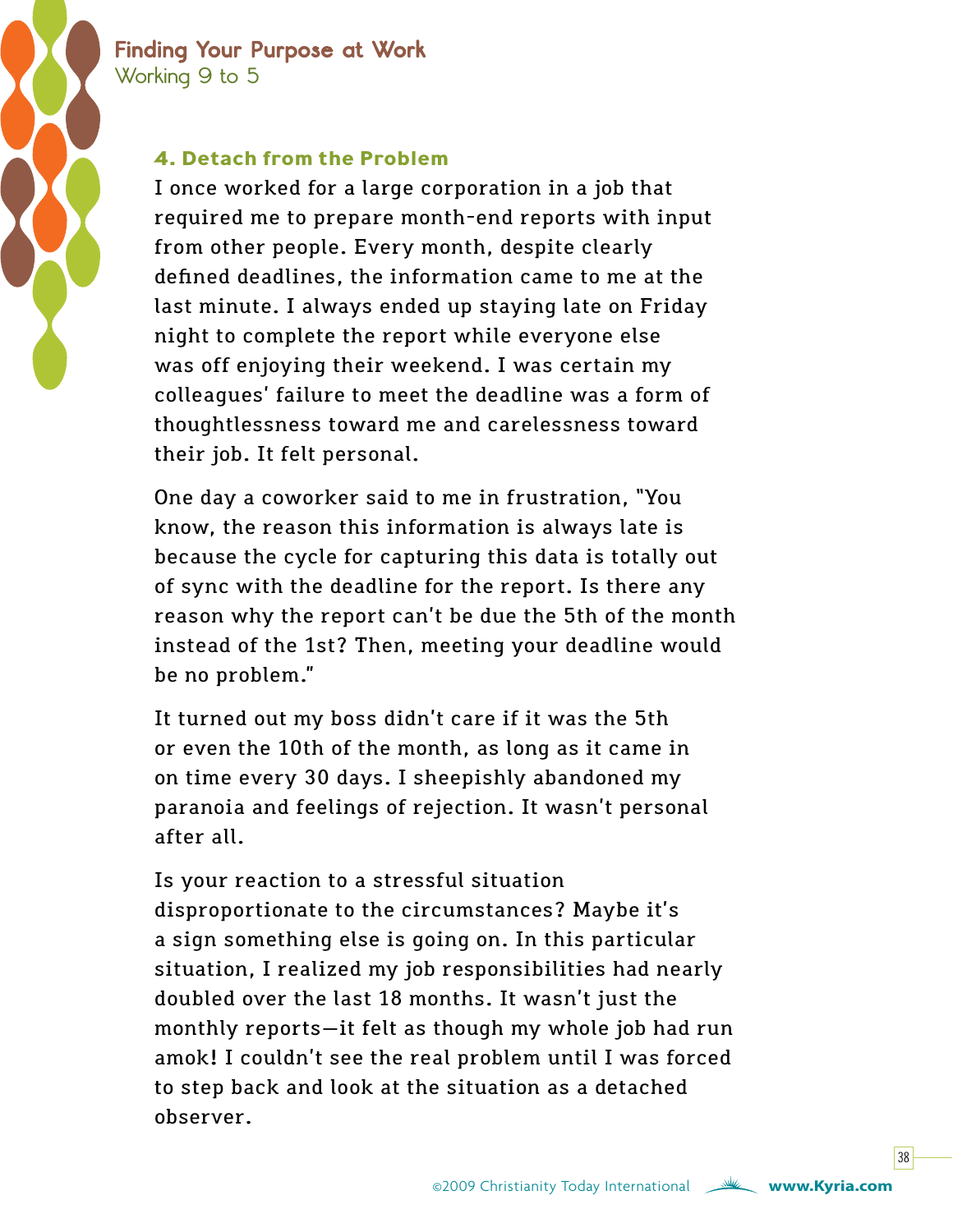

> *SELF CHECK:* If I stepped outside myself and observed this situation, would I see it differently? What mental "prompts" can I give myself to stop taking problems too personally?

### **5. Live in the Present**

Stress is more manageable if it doesn't also carry the weight of all past and future problems that bear any resemblance to it: "My boss always waits until the last minute to do these mailings." "My team leader never asks my opinion."

Such "kitchen sink" thinking—piling onto the present problem "everything but the kitchen sink"—sabotages solutions by sheer pound weight. Jesus reminded us in Matthew 6:34 to live in the present because "each day has enough trouble of its own." The current moment may be tough. But soon it will pass and, chances are, a better moment will take its place.

*SELF CHECK:* Has "piling on" problems ever solved anything? Whom can I ask to hold me accountable for changing this behavior pattern? Am I willing to deal with my present situation without attaching baggage to it?

### **The Bottom Line**

If you're waiting for your job to behave, expect a long wait. We live in a fallen world. Instead, over and over I remind myself, How much of this will matter in 5, 10, or 100 years? In the midst of the ups and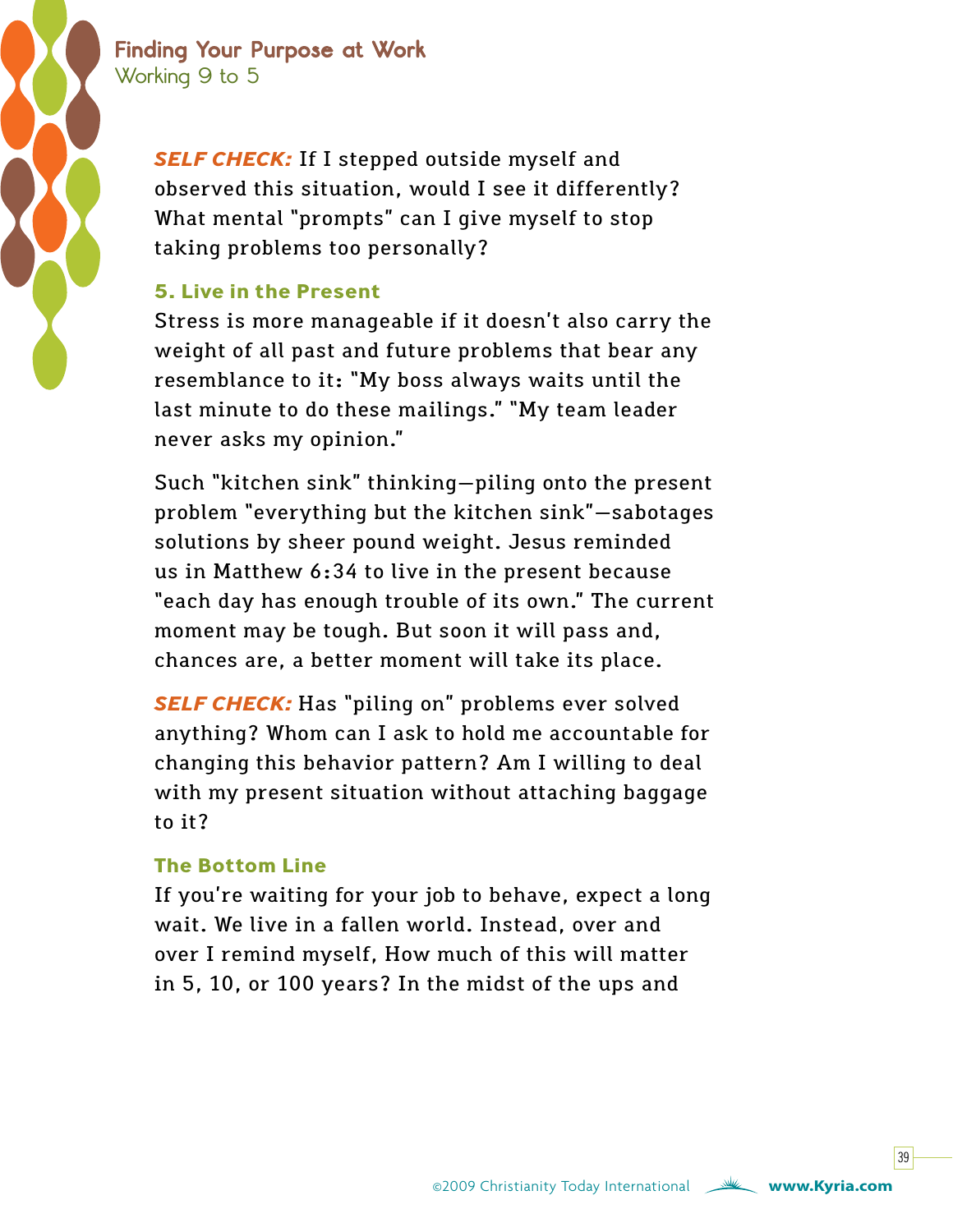

downs of work, if our life is anchored to the One who doesn't move—Christ, the solid Rock—then we can survive … and even thrive. He promised.

*Verla Gillmor, a TCW regular contributor and freelance writer, lives in the Chicago area.* 

*This article first appeared in the November/December 1999 issue of* Today's Christian Woman *magazine.*

### **Reflect**

£ *If you had to diagnose the main source of your work-related stress, what would you say it stems from? How might you be contributing to the problem?*

£ *Describe a time when you ended up in the midst of complaining coworkers. How did you handle the situation?*

£ *Thinking about stressful situations you face at work, what is within your power to change? If nothing were to change, what would you do to cope with your circumstances?*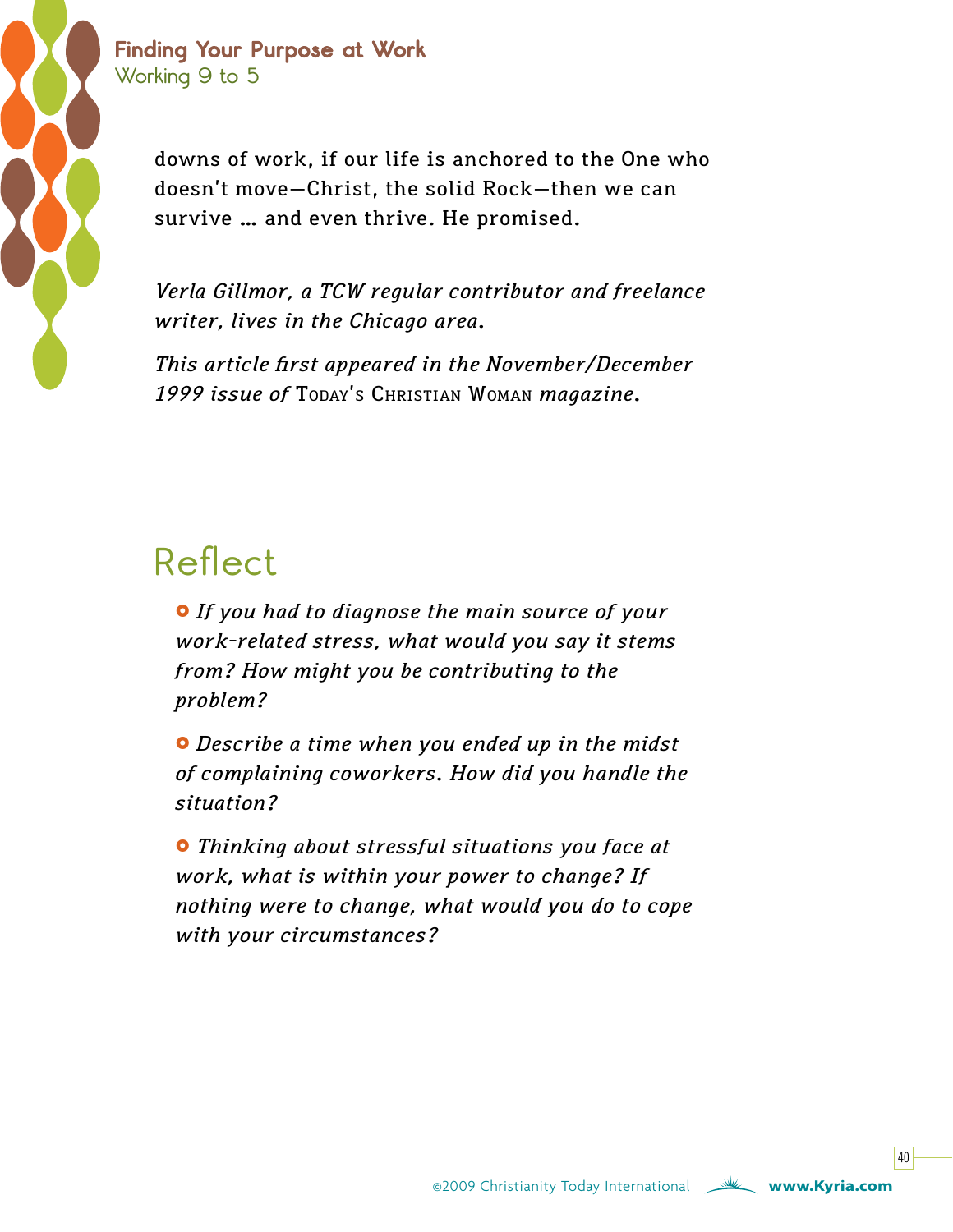# <span id="page-40-0"></span>Unemployed!

**What to do when it happens to you** By Holly Vicente Robaina

**U**nemployment often is viewed as a man's problem. But what about when it happens to you?

My husband, Ricardo, and I both have gone through periods of unemployment, and we've each dealt with the loss differently. While Ricardo's job plays a huge role in his identity, for me, a job is just one small role. I clung to my roles as wife, daughter, and friend during times when my "employee" role was gone. And the loss I felt wasn't so much for the job itself as for the benefits I'd gotten from it: a regular schedule of stuff to do, people to interact with every day, and a sense of contribution.

©2009 Christianity Today International **[www.Kyria.com](www.kyria.com)**

 $|41|$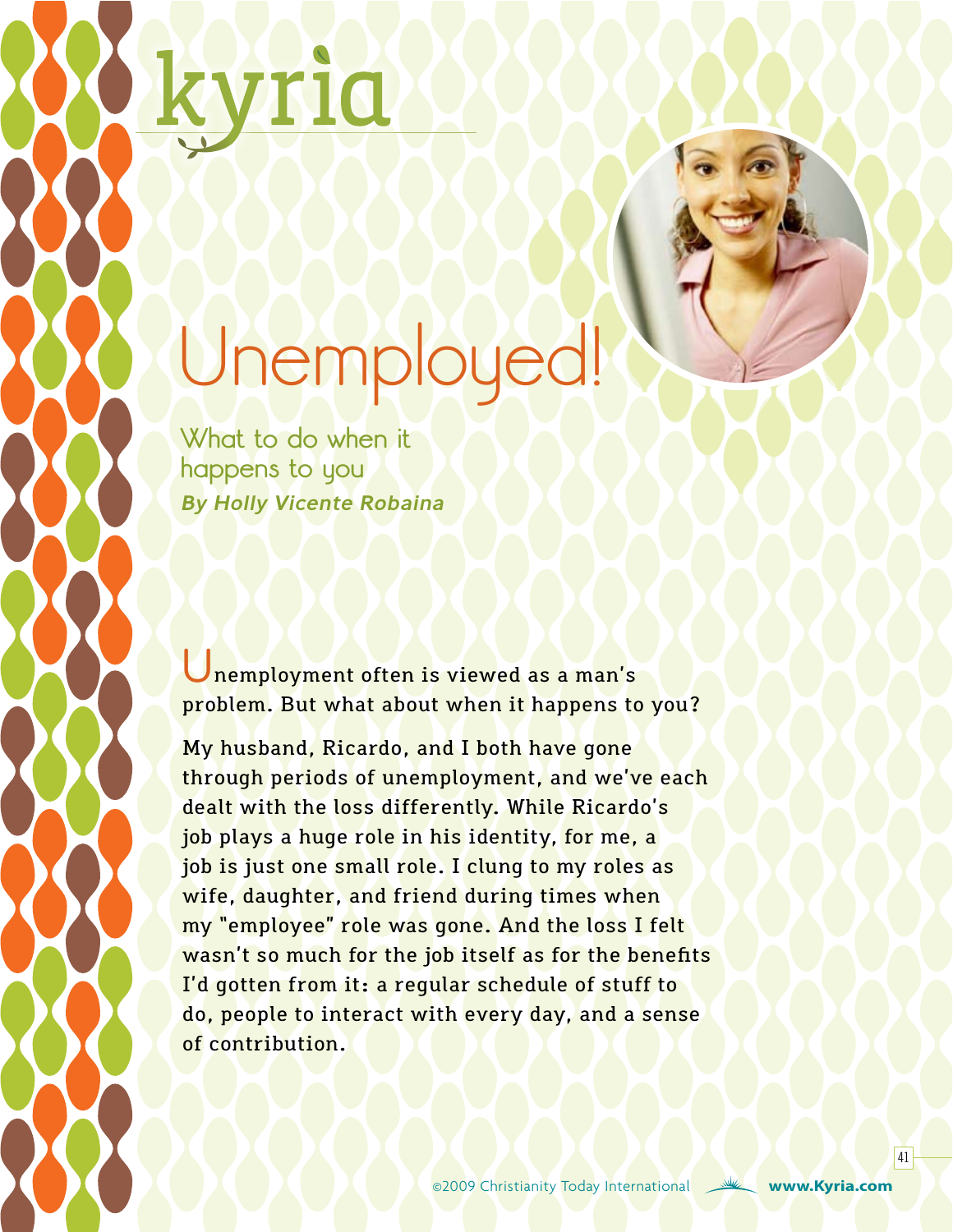

Here are a few tips for women facing unemployment from one who's been there.

**Keep a schedule.** Boredom was my Enemy No. 1. On Monday mornings, I'd make a list of activities including job hunting, chores, errands, exercise, Bible reading, and hobbies—enough stuff to keep me busy all week. I kept a regular bedtime so I wouldn't be tempted to sleep all day. I also kept the television off during the daytime so I wouldn't be distracted from my "work."

While job hunting certainly is a priority, varying your activities is essential. The first time I found myself unemployed, during my single days, I made the mistake of job hunting all day, every day. It made sense at the time: I had lots of bills to pay and zero income. But this strategy quickly caused burn-out and depression, which made my job search much more difficult. It really raised my spirits when I decided to …

**Take up an (inexpensive) hobby.** Conscious of money matters, I looked for low-cost and no-cost ways to have fun. So when I was single (and thinking about every penny I spent), I found plenty of free entertainment by visiting the library or sightseeing in my local historic district. Take advantage of this time—some museums and tours offer reduced prices or even free admission during weekdays. Town halls or visitors' centers often have free guidebooks with a list of these.

During my second bout with unemployment, I had my husband's income to lean on. So I decided to try something I'd long been curious about: artistic painting. After an initial investment of \$7 for brushes and paints, I found I could make beautiful paintings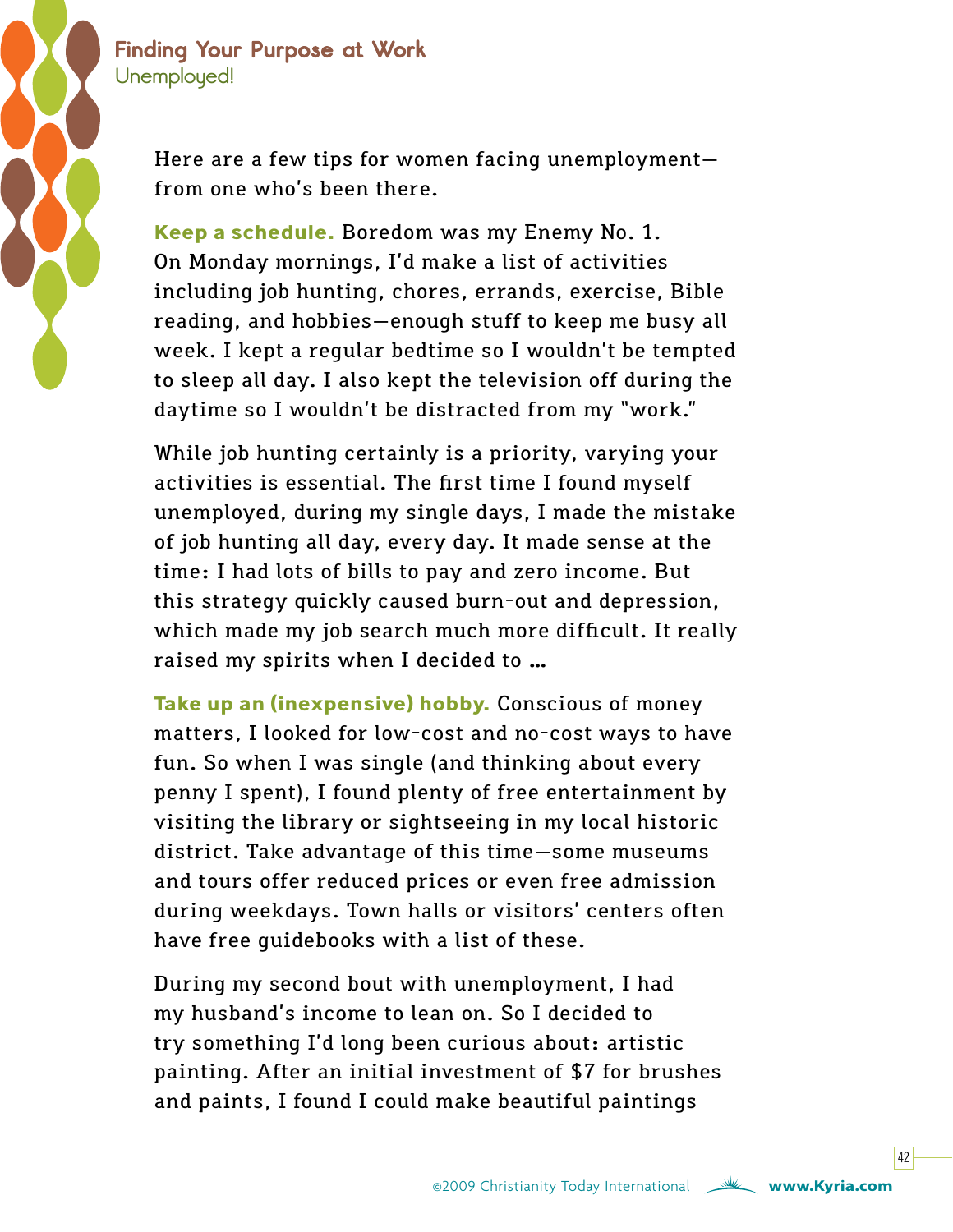

for about \$3 each. Creating art for our home gave me a sense of accomplishment—something I sorely missed from my working days.

A full schedule with fun elements kept me busy enough. But it certainly couldn't replace my need to …

**Interact with others.** When Ricardo lost his job, there were few people with whom he wanted to share his burden. I was just the opposite: I told everybody. I spent more time on the phone with friends, and would seize any opportunity to interact with others.

We women thrive on friendships and communication. It's important to find the sense of community you miss from a job by plugging into more social activities at church, volunteering, or just talking with your friends.

It's also important to share your physical needs. At one point, when I was single and unemployed, I didn't have a scrap of food to eat and was about to be evicted. I was afraid that if I told my family and friends, they'd think I was irresponsible or even refuse to help. Hunger finally won out over embarrassment. As soon as I shared my needs, one person immediately offered to pay my rent, and others bought groceries for me.

Family and friends offered so much support. Ultimately, though, my greatest comfort came when I would …

**Pray.** It's surprisingly easy to pray when you have tons of time and no one else to talk to. I desperately wanted God's companionship. At first, I cried out to him about my loneliness, begging him to fill it with friendships, activities, a job. But as I felt him comforting me, my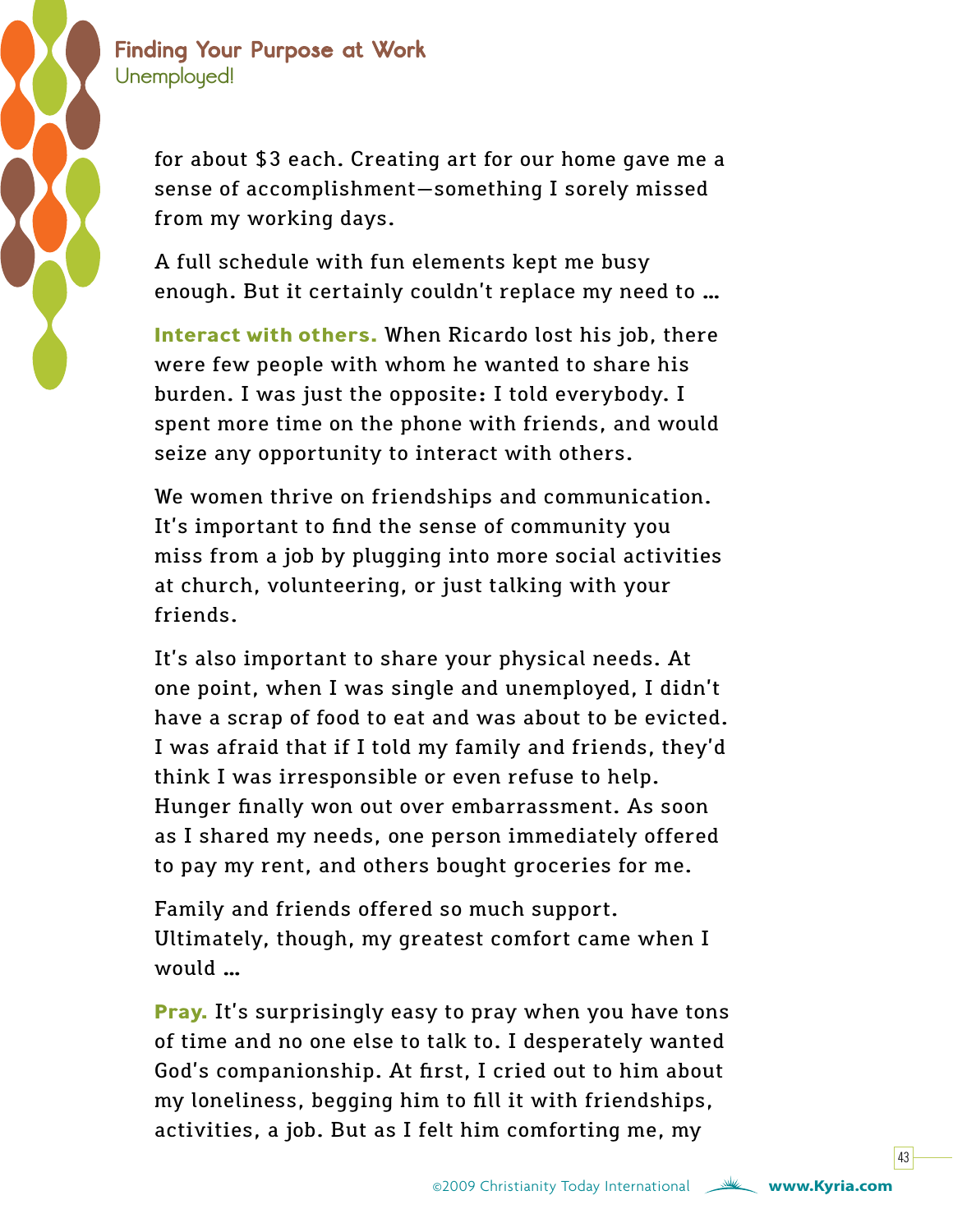

### **Finding Your Purpose at Work Unemployed!**

perspective changed. I became grateful for the solitude because it allowed me to talk to God nonstop. I saw evidence of his provision every day. Pretty soon, I stopped asking God to change my circumstances and started thanking him for this time of spiritual renewal.

*This article first appeared in the July/August 2004*  Today's Christian Woman *magazine.*

### **Reflect**

 $\bullet$  If you've ever faced unemployment, or walked *alongside someone who has, which of these suggestions were most helpful for you? What would you add to this list if you were advising someone on how to navigate unemployment?*

£ *What benefits do you think there are to experiencing a season of unemployment? If you became unemployed, what hobby would you most want to pursue?*

£ *With so many women working outside of the home, would you know who to call if you suddenly found yourself at home during the week? Are there any steps you can take today to connect with the women in your neighborhood who are home each day?*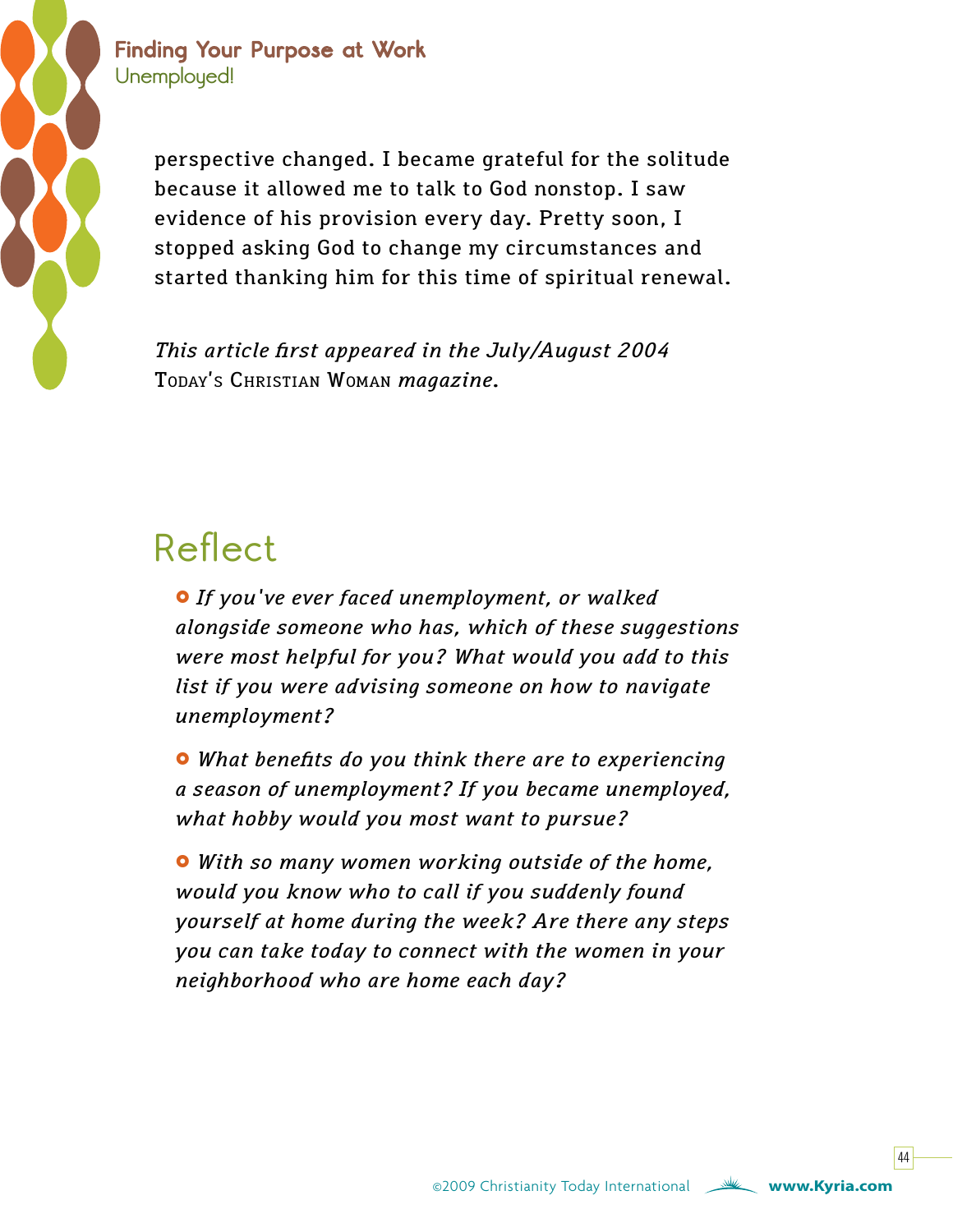# <span id="page-44-0"></span>**Additional** Resources

**G[iftedForLeadership.com](http://www.giftedforleadership.com)**. A new blog designed specifically for Christian women who are capable, called, and gifted leaders. Also, includes a free monthly e-mail newsletter and an upcoming collection of downloadable booklets. These tools will equip, encourage, challenge, and unite women who exercise leadership gifts in church and parachurch ministry, in business, and at home. They'll also build a community of women with leadership gifts who can challenge and support one another and grow together. This site is a resource of Christianity Today International, produced in partnership with the editors of LEADERSHIP JOURNAL.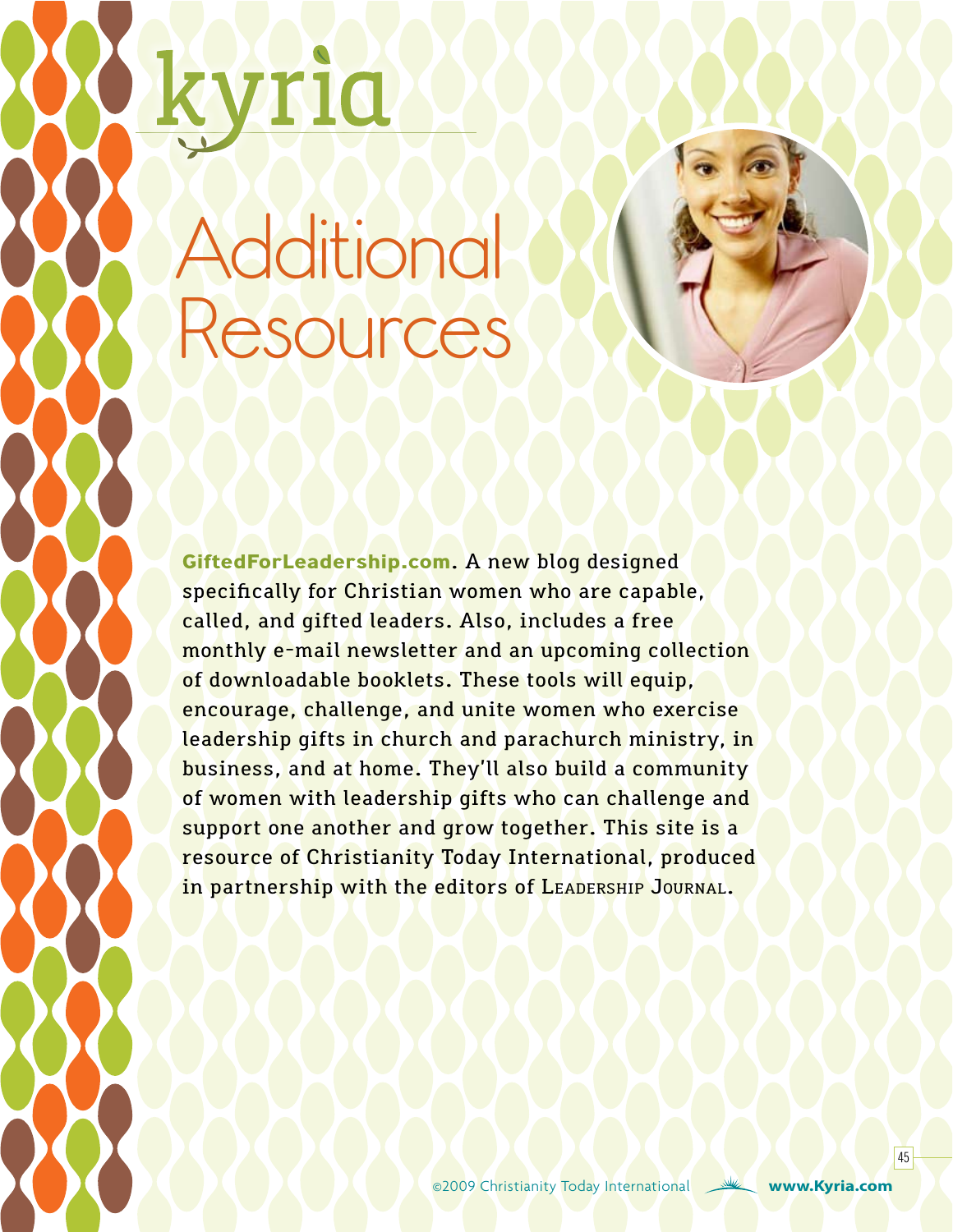**Finding Your Purpose at Work Additional Resources**

> **Network by Bruce Bugbee***,* Don Cousins, and Bill Hybels (Zondervan Corp, 2004, \$10.99, 144 pages, paperback) The revised *Network* participant's guide is a dynamic six-session process to help Christians understand who God has uniquely made them to be and guide them to a place of meaningful service in the local church. Revised and updated, the enormously popular Network approach has been refined for even greater effectiveness and ease of use.

#### **Living Life on Purpose: Discovering God's Best for**

**Your Life** by Lysa TerKeurst (Moody Publishers, 2000, \$13.99, 192 pages, paperback) Every woman longs to live up to her full, God-given potential. But the hectic nature of your life may leave you struggling just to keep your head above water. Fortunately you can do more than simply survive. You can develop a Life Plan that will help you. More than just helping you get a better handle on your schedule, your Life Plan will allow you to enjoy a life that is truly well-lived. Lysa TerKeurst provides the framework to develop a life purpose plan that is biblically based and easy to understand and use.

**Pathway to Purpose for Women: Connecting Your To-Do List, Your Passions, and God's Purposes for Your Life** by Katherine Brazelton (Zondervan Corp, \$18.99, 256 pages, hardcover) "What was I born to do?" We all ask ourselves this question. Here's help in finding the answer! Showing you how to integrate God's purposes—-worship, fellowship, discipleship, ministry, and evangelism—-into your daily to-do list and your passionate interests, Brazelton guides you in discovering who you are and why God made you.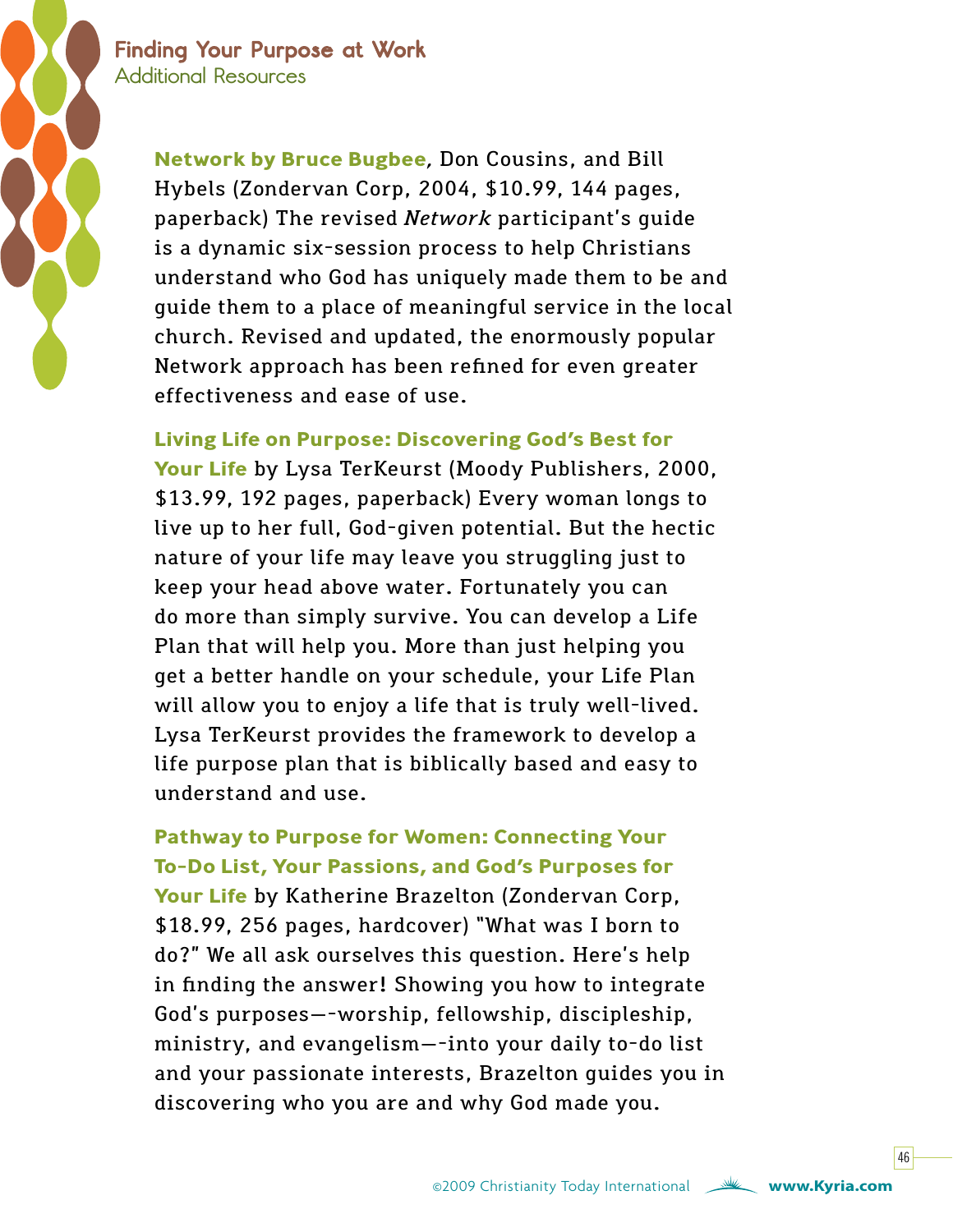

**Finding Your Purpose at Work Additional Resources**

### **Bible studies:**

**Discovering & Using Our Spiritual Gifts** A downloadable resource for group or individual study by Christianity Today International.

**Why God Gave You Gifts** A downloadable resource for group or individual study by Christianity Today International.